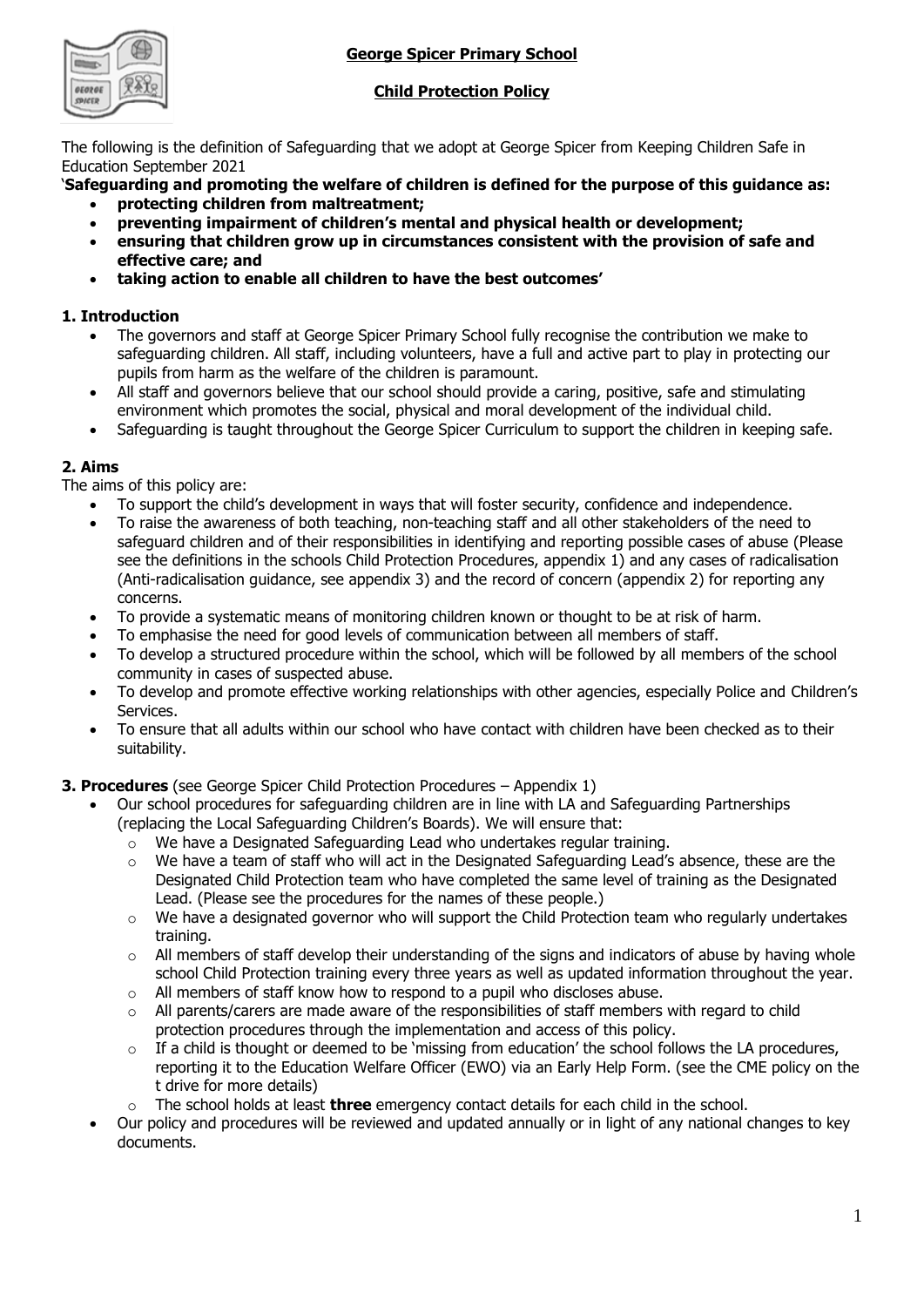- All new members of staff and governors will be given a copy of our Child Protection procedures and policy as part of their induction into the school and will be asked to sign to say they have read and agree to the policy.
- All staff members will have also read part one and Annex A of the document 'Keeping Children Safe in Education September 2021' and will be asked to sign to say they agree with to it.
- All new members of staff and governors will also be given a copy of the staff Code of Conduct including the Acceptable use of Technology Code of Conduct and be asked to sign to say that they have read and agree to it.
- That all staff are aware that '**If, at any point, there is a serious risk of immediate harm to a child a referral should be made to Social Care immediately. Anybody can make that referral.'** Keeping Children Safe in Education, September 2021.

## **4. Recruiting Staff**

- George Spicer is committed to safeguarding and promoting the welfare of children and young people. It expects all staff and volunteers to share this commitment. Any offer of employment is subject to a satisfactory enhanced DBS (Disclosure and Barring Service check)
- When appointing staff members, at least one of the interviewers will have attended the LA's Safer Recruitment Training.
- We have adopted the borough's Safer Recruitment Policy for School, PRU's and Services, this can be found on the 'T' drive.

# **5. Responsibilities**

The Designated Safeguarding Lead is responsible for:

- Managing referrals referring all cases of suspected abuse to the LA.
- Liaising with the Headteacher on ongoing enquiries under section 47 of the Children Act 1989 and police investigations.
- Act as a source of support, advice and expertise to staff on, matters of safety & safequarding and when deciding whether to make a referral by liaising with relevant agencies.
- Working with and liaising with the three safeguarding partners (The LA, a clinical commissioning group for our area and the police) and working with other agencies in line with Working Together to Safeguard Children. There is additional guidance to support regarding when to call the police (NPCC – When to call the police document)
- Refer cases to the Channel programme where there is a radicalisation concern as required.
- Support staff who make referrals to the Channel programme.
- Refer cases where a person is being dismissed or left due to risk/harm to a child to the Disclosure and Barring Service as required so that they can be removed from the list.
- Refer cases where a crime may have been committed to the Police as required.
- Liaise with the Headteacher to inform him of issues especially ongoing enquiries under section 47 of the Children Act 1989 and police investigations.
- The Designated Safeguarding Lead and team will undergo high quality training every two years as well as have regular updates on recent changes and issues through e-bulletins, meeting other designated safeguarding Leads etc.
- The Designated Safeguarding Lead should ensure that the school's policies are known and used appropriately.
- It is the Designated safeguarding Lead's responsibility to arrange adequate and appropriate cover arrangements for any out of hours/out of term activities.
- The Designated Safeguarding Lead must be a member of staff from the leadership team and holds ultimately the lead responsibility in regards to safeguarding.

The Designated staff & lead are responsible for:

- Adhering to the Safeguarding Partnerships, LA and school procedures with regard to referring a child if there are concerns about possible abuse.
- Keeping written/electronic records of concerns about a child even if there is no need to make an immediate referral.
- Ensuring that all such records are kept confidentially, securely and separately from pupil records. Only trained Child Protection staff have access to this information.
- Ensuring that an indication of further record-keeping is marked on the pupil records.
- Ensuring that any child who is currently on a Child Protection Plan or a Child in Need Plan who is absent without explanation for two days is referred to Children's Services.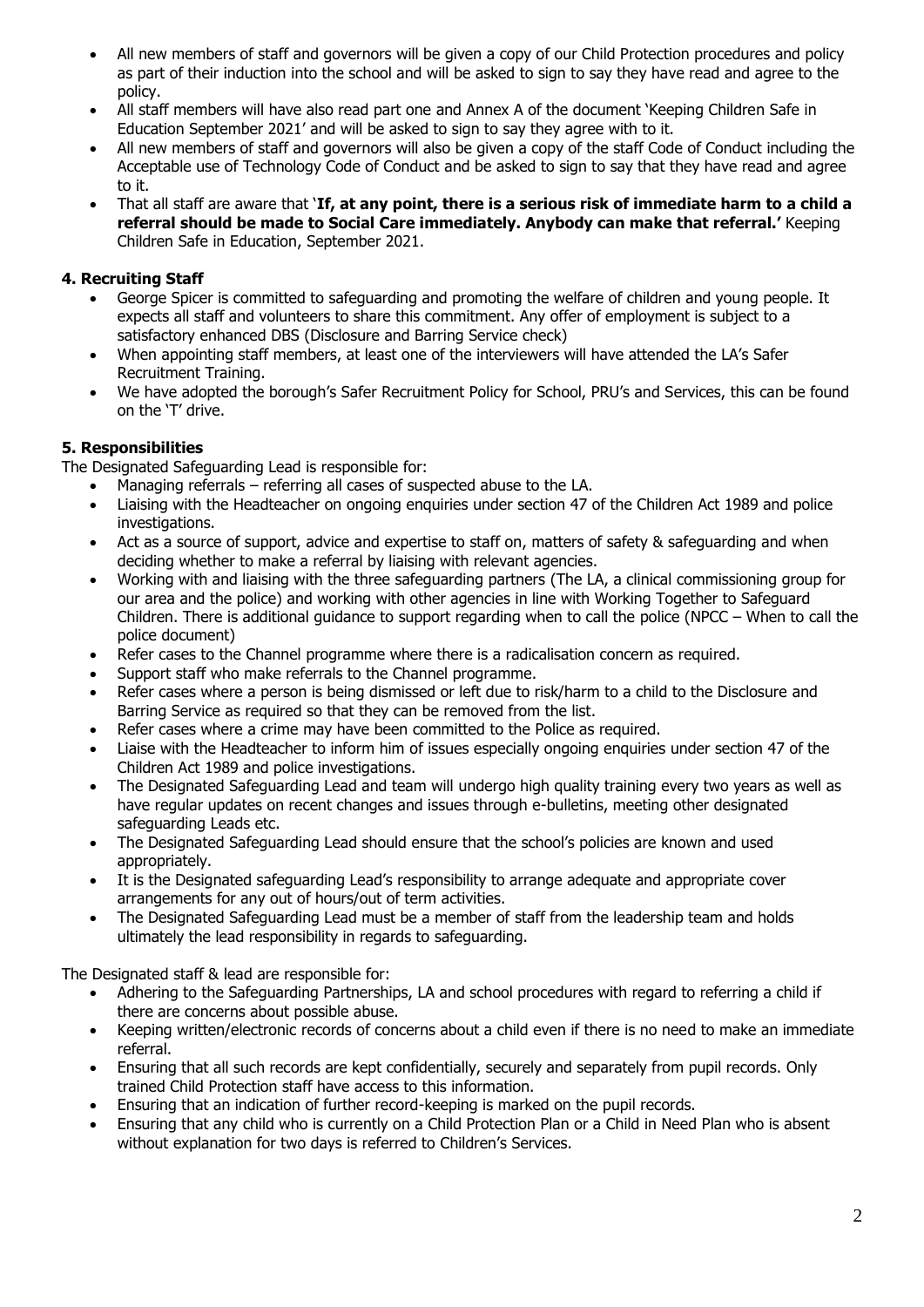Ensure that when children leave the school their child protection file is transferred to the new school as soon as possible. This should be transferred separately from the main pupil file, ensuring secure transit and confirmation of receipt should be obtained.

**All** staff are responsible for:

- Knowing what to do if a child tells them he/she is being abused, exploited or neglected and how to manage this level of confidentiality.
- Reporting a safeguarding concern through the school procedures
- Be aware of the Early Help process in and understand your role in in it.
- Be aware of the process for making referrals to children's social care and the role they then may play.
- Be able to reassure victims that they are being taken seriously and that they will be supported and kept safe. They should never ever be made to feel ashamed for making a report.

# **6a. Supporting Children**

A child who is abused or witnesses violence may find it difficult to develop and maintain a sense of self- worth. A child in these circumstances may feel helpless and humiliated. A child may feel self-blame. School may provide the only stability in the lives of the children who have been abused or who are at risk of harm. Research shows that the behaviour of a child in these circumstances may range from that which is perceived to be normal to aggressive or withdrawn.

All staff should be able to reassure victims that they are being taken seriously and that they will be supported and kept safe. A victim should never be given the impression that they are creating a problem by reporting abuse, sexual violence or sexual harassment. Nor should a victim ever be made to feel ashamed for making a report.

- Our school will support all pupils by:-
	- $\circ$  Encouraging self-esteem and self-assertiveness whilst not condoning aggression or bullying.
	- o Promoting a caring, safe and positive environment within the school.
	- o Liaising and actively working together with all other support services and those agencies involved in the safeguarding of children.
	- o Notifying Children's Services as soon as there is a significant concern.
	- $\circ$  Providing continuing support to a pupil about whom there have been concerns who leaves the school by ensuring that appropriate information is forwarded under confidential cover to the pupil's new school.

NAPAC is a charity that supports recovery from child abuse and they can be called on 0808 801 0331.

### **6b. Supporting Children with Special Educational Needs and disabilities**

Children with SEN needs and disabilities can face additional safeguarding challenges. Additional barriers can exist when recognising abuse and neglect in this group of children. These can include

- Assumptions that indicators of possible abuse such as behaviour, mood and injury relate to the child's disability without further exploration
- The potential for children with SEN and disabilities being disproportionally impacted by behaviours such as bullying, without outwardly showing any signs
- Communication barriers and difficulties overcoming these barriers.
- Our school will support these pupils by:-
	- $\circ$  Ensuring that if children struggle with communication we can use pictures or dolls to dhow what has happened
	- $\circ$  That we monitor and recognise the difference in behaviour of children with SEMH
	- We ensure that there SEN is not a barrier to supporting them if there is an issue of harm or abuse.

### **6c. Supporting children who need a social worker**

Children who need or have a social worker are children who are potentially at greater risk of harm. The children may need a social worker due to safeguarding or welfare needs. A child's experiences of adversity and trauma can leave them vulnerable to further harm, as well as educationally disadvantaged in facing barriers to attendance, learning, behaviour and mental health. As a school we will raise concerns with the Local Authority if we believe a child needs a social worker and will work alongside the services in place where a child has a social worker (this includes Looked After Children). As a school we recognise the need for these children to have the appropriate support in place so they are able to achieve academically but also socially and emotionally.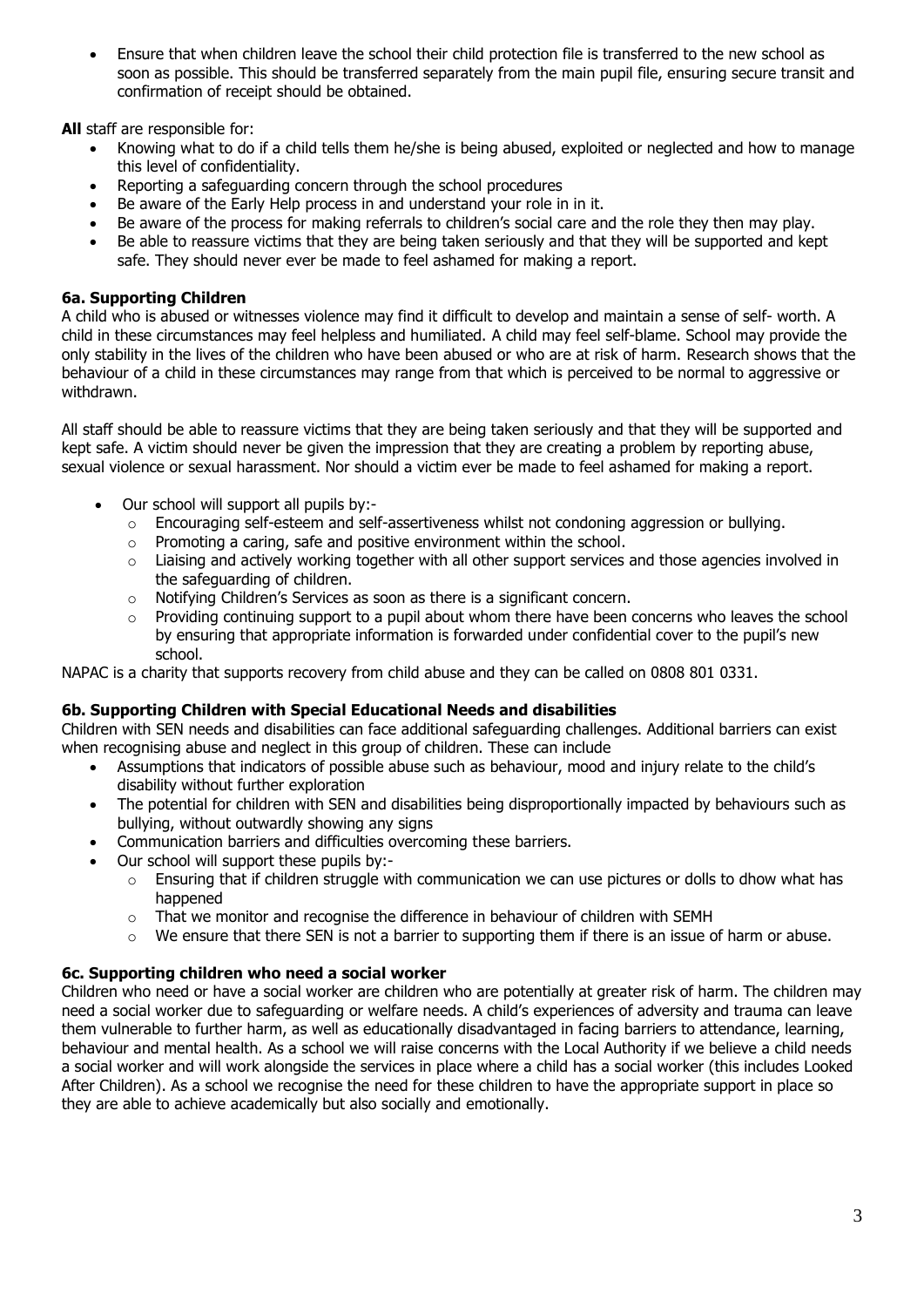# **7. Parents**

- If there is a concern raised about a child that we feel needs to be investigated further then we will meet with the parents to discuss the concern and minutes of the meeting will be taken and held on record. This will only happen if we believe it will not put the child/children at further risk.
- If we decide to report any child protection concerns on to another agency we will, where appropriate, contact the parents to inform them of this referral.

# **8. Safeguarding of children at home time**

Children who walk to school on their own:

 It is school policy that **ONLY** year 6 children walk to and from school on their own. This has to be agreed with the Headteacher through a letter written by the parents/carers giving permission to do this. If the parent/carers want the children to have mobile phones to support their walk to and from school, as they are coming alone, a letter needs to be completed from the office and the Headteacher needs to approve this.

Parents picking children up:

 A child can only go home with a parent or an agreed adult that the parent has forewarned the class teacher or another member of staff about. The child must be able to recognise this adult when the pick them up. If the parent does not give forewarning then the child cannot be taken home by the adult, the classteacher will take the child to the office and contact the parents about the situation. If children are late being picked up and there has been no contact with the parents then staff will follow the late procedures collection in the staff handbook and school offices.

# **9. Confidentiality**

- All matters relating to Child Protection are confidential.
- Designated Staff will disclose any information about a pupil to other members of staff on a need to know basis only.
- All staff must be aware that they have a professional responsibility to share information with other agencies in order to safeguard children.
- All staff must be aware that they cannot promise a child to keep a secret.
- The Child Protection Governor also recognises that all material related to Child Protection is highly confidential.

# **10. Supporting Staff**

- We recognise that staff working in a school who have become involved with a child who has suffered harm, or appears to be likely to suffer harm may find the situation stressful and upsetting.
- We will support such staff by providing an opportunity to talk through their anxieties with the designated staff and to seek further support as appropriate.

# **11. Allegations against staff**

- We understand that a pupil, parent or staff member may make an allegation against a member of staff or volunteer, supply teacher or agency staff. If such an allegation is made, that member of staff receiving the allegation will immediately inform the Head Teacher. This includes supply staff and volunteeers that may be working in the school.
- The Head Teacher on all such occasions will discuss the content of the allegation with the LA Lead Officer for Child Protection.
- If the allegation made to a member of staff concerns the Head Teacher, the Designated Lead will immediately inform the Chair of Governors who will consult with the LA's Designated Officers (LADO in Enfield – 0208 3792746/2850)
- The School will follow the LA procedures for managing allegations against staff, a copy of which will be readily available in the school on the 'T' drive.

# **12. Whistleblowing**

We recognise that children cannot be expected to raise concerns in an environment where staff fail to do so therefore:

- All staff should be aware of their duty to raise concerns without prejudice, where they exist, about the attitude or actions of colleagues.
- A copy of the whistleblowing policy can be found on the 'T' drive.
- The NSPCC Whistleblowing Advice Line offers free advice and support to professionals with concerns about how child protection issues are being handled in their own or another organisation. Call 0800 028 0285 or email [help@nspcc.org.uk](mailto:help@nspcc.org.uk)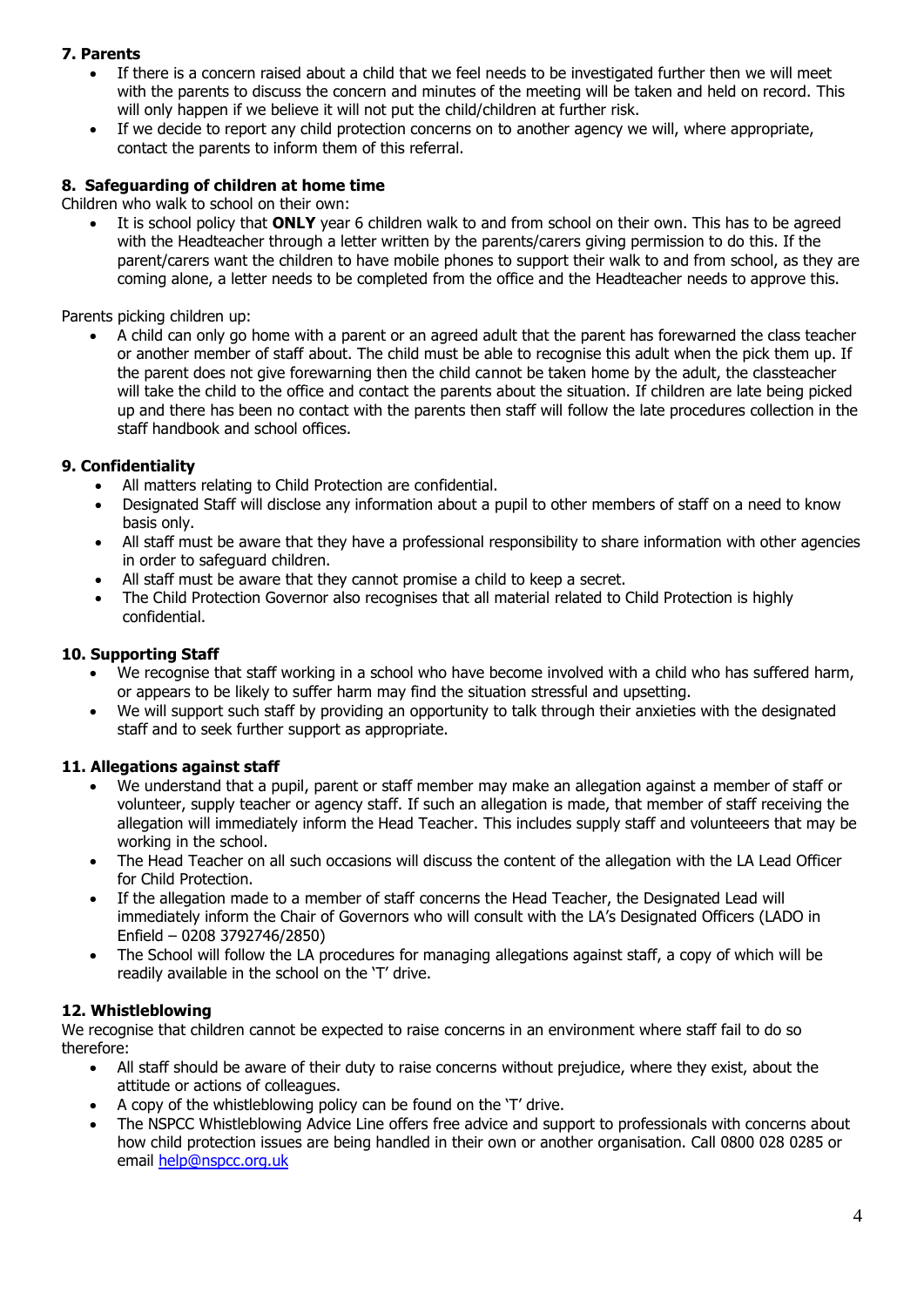## **13. Physical Intervention (Use of Reasonable Force Policy)**

- Our policy on Use of Reasonable Force gives guidance as to how and when it is appropriate to use physical Intervention and acknowledges that staff must only ever use it as a last resort and that it is carried out by appropriately trained staff.
- We understand that physical intervention of a nature which causes injury or distress to a child may be reviewed under child protection or disciplinary procedures.

## **14. Bullying**

- Our policy on bullying is incorporated in our Behaviour Policy and acknowledges that to allow or condone bullying may lead to consideration under child protection procedures. Bullying may include cyber-bullying.
- More information on keeping children safe around computers can be found in our E-safety Policy.

### **15. Racist Incidents**

- Our policy on racist incidents is set out in the Behaviour and Equality policies and acknowledges that repeated racist incidents or a single serious incident may lead to consideration under child protection procedures.
- Our guidance on Anti-radicalisation sets out the beliefs of the school and how we would deal with any incident around radicalisation (appendix 3).

### **16. Prevention**

We recognise that the school plays a significant part in the prevention of harm to our pupils by providing pupils with good lines of communication with trusted adults, supportive friends and an ethos of protection.

- The school will therefore:
	- $\circ$  Establish and maintain an ethos where children feel secure and are encouraged to talk and are always listened to.
	- $\circ$  Ensure that all children know there is an adult in the school whom they can approach if they are worried or in difficulty.
	- $\circ$  Include in the curriculum opportunities for PHSE which equip children with the skills they need to stay safe from harm and to know whom they should turn to for help.

### **17. Health and Safety**

 Our Health and Safety Policy, set out in a separate document, reflects the consideration we give to the protection of our children both within the school environment and when away from the school when undertaking school trips and visits.

### **18. Photographic Images**

- We recognise the need to protect the identity of our pupils from access via the Internet.
- A record of children who cannot have photographs taken will be circulated to all staff and will be included on the class's pastoral register.
- More information on this can be found in our Online safety, Digital Media & Local Visits Parental Permission Form (Appendix 2 of our Online -Safety policy)

### **19. Ratification**

- This policy was updated in September 2021
- This policy will be reviewed in September 2022

Headteacher:…………………………………. Chair of Governing Body: ………………………………

Signed / Date : ………………………………... Signed / Date:………………………………………………

#### **Please note there are Child Protection Procedures that must be followed in the case of any child protection issues (See Appendix 1)**

All school policies are available on the school website or from the school office.

Appendix 1: Chid protection procedures

Appendix 2: Acceptable use of technology code of conduct

Appendix 3: Anti-radicalisation guidelines

Appendix 4: Safeguarding Guidelines to support during the COVID-19 Pandemic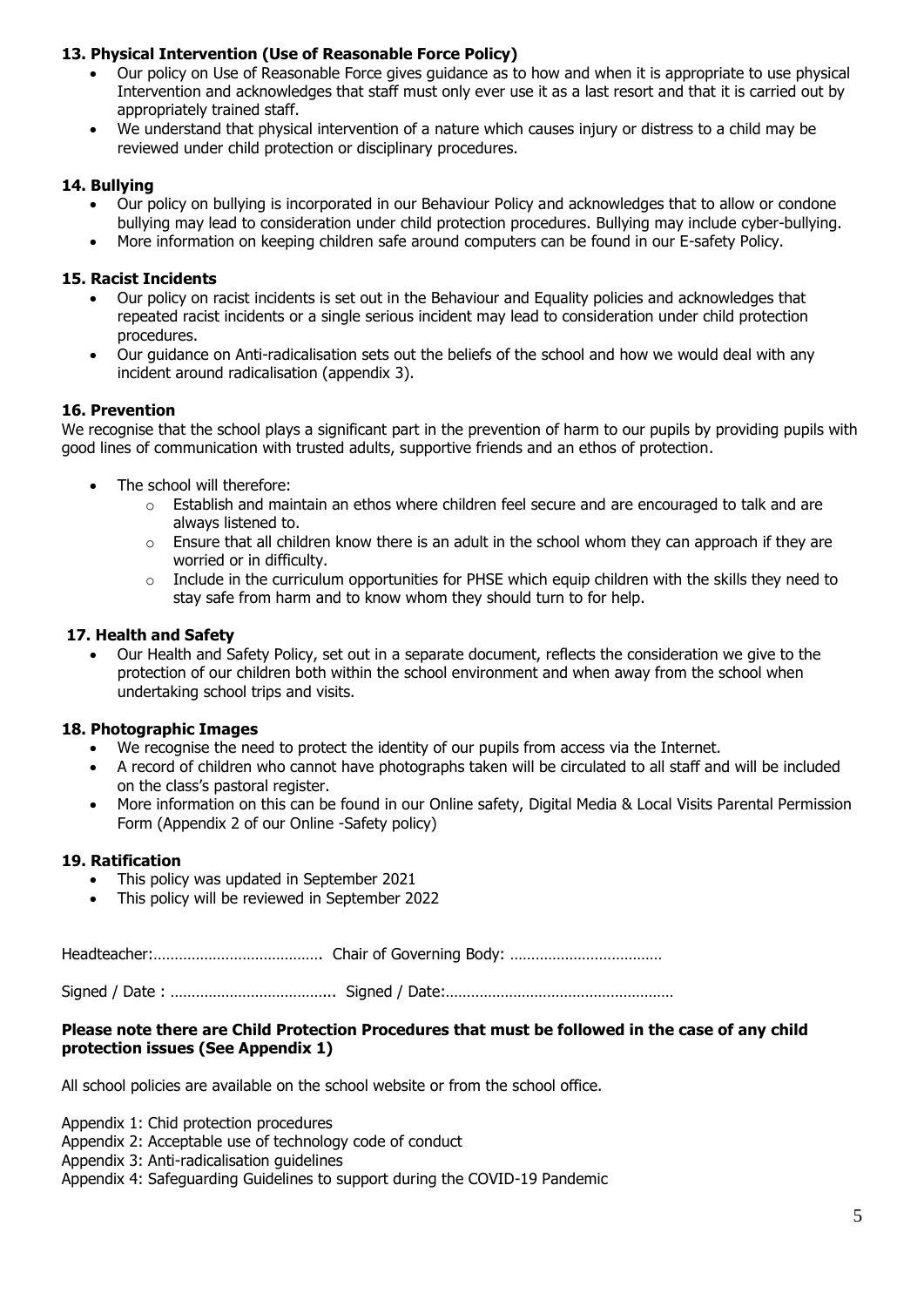#### **Child Protection Procedures**

#### School procedures follow the **Government guidance on Keeping Children Safe in Education (Sept 2021) and Working Together to Safeguard children (July 2018)**

#### **Who is responsible for child protection procedures in school?**

The Designated Safeguarding Staff are Angela Eberle (Deputy Headteacher - Lead Designated CP officer) Deputy Designated Safeguarding Lead – Livia Mangiapane( Deputy Head) Other designated safeguarding team members: Dominic Spong (Headteacher), Rebecca Southgate (Senior Deputy Head), David Combe (Assistant Headteacher), Sarah Brown (Assistant Headteacher for Inclusion), Vicky Brown, Elle Dargin, Maria Zacharia and Jenny Masini (Learning Mentors).

The school's Child Protection Governor is Phil Page.

As a school we use **Safeguard**, which is the electronic system where we record our child protection concerns. All staff will have initial training on the system and will be allocated their Safeguard Login which uses their school email as their user name. Once logged in the staff click to report a concern and send it. It is then flagged to the schools Safeguarding Team who will then deal with it appropriately and within 48 hours (this will depend on the nature of the concern). The designated team meet within 30 days to discuss all Child Protection (CP) /Safeguarding concerns that have been added to Safeguard to ensure the sharing of knowledge and all appropriate actions have been taken and updating the records where appropriate.

It is important that if any staff member feels that a safeguarding report they have made has not been dealt with then they approach a member of the team to check this has been followed up.

The Child Protection Governor attends some of the team meetings, reviews the impact of child protection cases on a yearly basis, ensures that all members of the team attend the relevant training. The Child Protection governor also ensures the team disseminated the child protection policy and procedures regularly and any other appropriate child protection issues that arise. This is done through our vulnerable pupils governor meetings.

For Looked After Children there is a virtual school, the Head of this school is Suzanne Rowson and Malaika Williams is the Permanence Education Development Officer (Post Adoption).

The Designated Teacher for looked after children (LAC) in School is: Sarah Brown and Rebecca Southgate is the Designated Teacher for previously looked after children (PLAC). Our Governor for Looked After Children and previously looked after children is Anne Del Greco.

#### **Any concerns at all regarding pupils should be referred to the Designated Safeguarding Team.**

#### **What is child abuse?**

 Abuse is a form of maltreatment of a child. Somebody may abuse or neglect a child by inflicting harm, or by failing to act to prevent harm. Children may be abused in a family or in an institutional or community setting by those known to them or, more rarely, by others. Abuse can take place wholly online, or technology may be used to facilitate offline abuse. They may be abused by an adult or adults or another child or children.

"**Keeping children safe in Education"** (September 2021) sets out definitions and examples of the four broad categories of abuse:

- Physical abuse
- Emotional abuse
- Sexual abuse
- **Neglect**

These categories overlap and an abused child does frequently suffer more than one type of abuse.

#### **Physical Abuse**

 This is a form of abuse which may include hitting, shaking, throwing, poisoning, burning or scalding, drowning, suffocating or otherwise causing physical harm to a child. Physical harm may also be caused when a parent or carer fabricates the symptoms of, or deliberately induces illness in a child. This includes Female Genital Mutilation (FGM).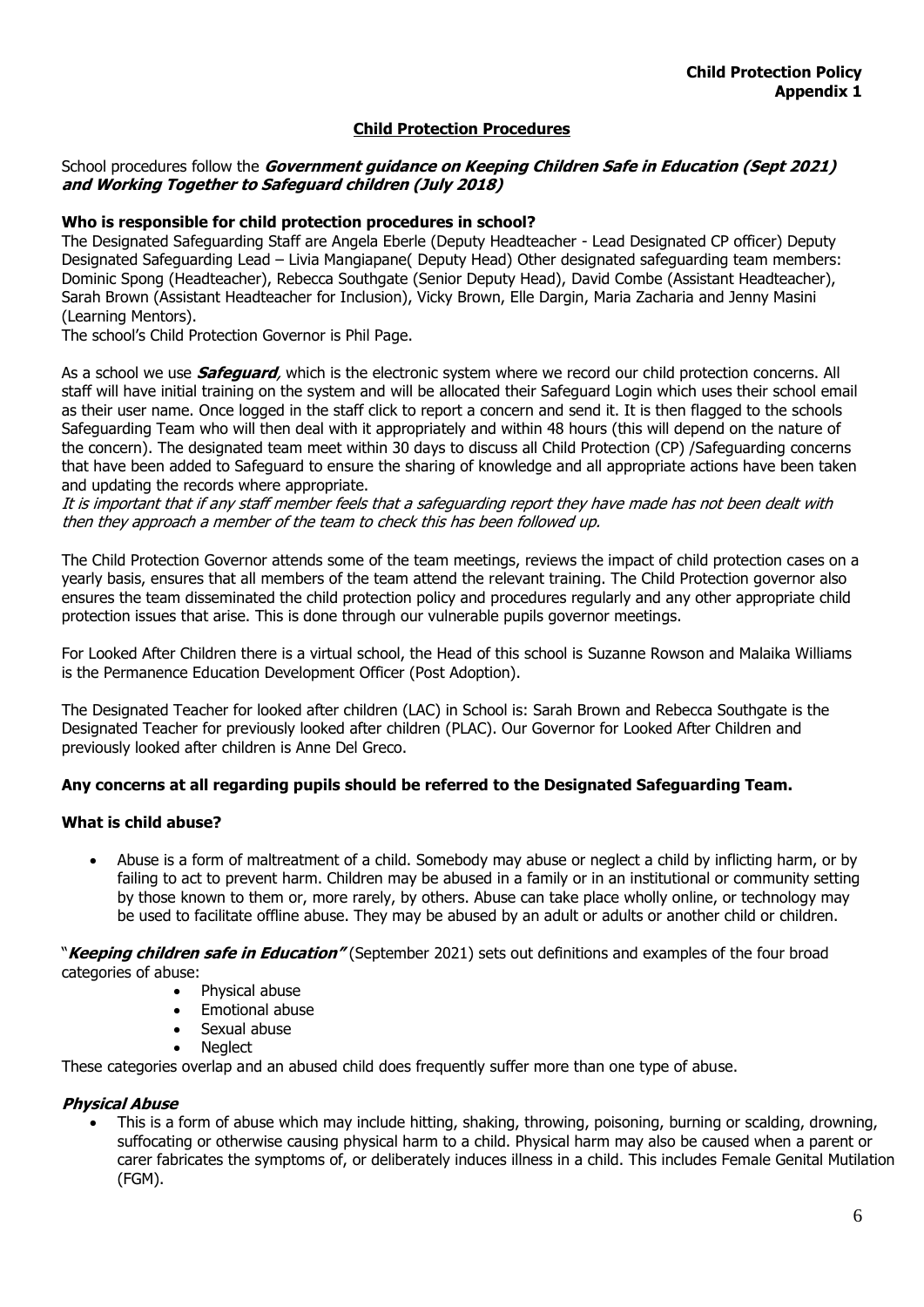## **Emotional Abuse**

 The persistent emotional maltreatment of a child such as to cause severe and persistent adverse effects on the child's emotional development. It may involve conveying to the child that they are worthless or unloved, inadequate or valued only insofar as they meet the needs of another person. It may include not giving the child opportunities to express their views, deliberately silencing them or 'making fun' of what they say or how they communicate. It may feature age or developmentally inappropriate expectations being imposed on children. These may include interactions that are beyond a child's development capability as well as overprotection and limitation of exploration and learning, or preventing the child participating in normal social interaction. It may involve seeing or hearing the ill-treatment of another. It may involve serious bullying (including cyber bullying), causing children frequently to feel frightened or in danger, or the exploitation or corruption of children. Some level of emotional abuse is involved in all types of maltreatment of a child, although it may occur alone.

### **Sexual abuse**

 Involves forcing or enticing a child or young person to take part in sexual activities, not necessarily involving a high level of violence, whether or not the child is aware of what is happening. The activities may involve physical contact, including assault by penetration (for example rape or oral sex) or non-penetrative acts such as masturbation, kissing, rubbing and touching outside of clothing. They may also include non-contact activities, such as involving children in looking at, or in the production of sexual images, watching sexual activities, encouraging children to behave in a sexually inappropriate ways, or grooming a child in preparation for abuse. Sexual abuse can take place online, and technology can be used to facilitate offline abuse. Sexual abuse is not solely perpetrated by adult males. Women can also commit acts of sexual abuse, as can other children. The sexual abuse of children by other children is a specific safeguarding issue in education.

#### **Neglect**

 The persistent failure to meet the child's basic physical and/ physiological needs, likely to result in the serious impairment of the child's health or development. Neglect may occur during pregnancy as a result of maternal substance abuse. Once a child is born, neglect may involve a parent or carer failing to: provide adequate food, clothing and shelter (including exclusion from home or abandonment); protect a child from physical and emotional harm or danger; ensure adequate supervision (including the use of inadequate caregivers); or ensure access to appropriate medical care or treatment. It may also include neglect of, or unresponsiveness to, a child's basic emotional needs.

There are other specific safeguarding issues that can occur and all staff should be aware that safeguarding issues can manifest themselves via **peer on peer abuse**. This is most likely to include, but is not limited to: bullying (including cyber bullying), gender based violence/sexual assaults, sharing nude and semi-nude images and initiation/hazing type violence and rituals.

Changes to the Voyeurism (Offences) Act 2019 which criminalise the act of 'up skirting'. This is defined as a colloquial term referring to the action of placing equipment such as a camera or mobile phone beneath a person's clothing to take a voyeuristic photograph without their permission. This is a criminal offence, Anyone of any gender can be a victim.

### **Other specific safeguarding issues include;**

- Children missing in education (CME) -children who no longer seem to be registered with a school or absent for long periods of time.
- Child sexual exploitation (CSE) occurs where an individual or group takes advantage of an imbalance of power to coerce, manipulate or deceive a child into sexual activity a)in exchange for something the victim needs or wants, and/or b) for the financial or other advantage of the perpetrator or facilitator
- Child Criminal Exploitation (CCE) an individual or group takes advantage of an imbalance of power to coerce, control, manipulate or deceive a child into any criminal activity a) in exchange for something the victim needs or wants, and/or b) for the financial or other advantage of the perpetrator or facilitator and/or c) through the violence or threat of violence.
- County Lines is a term use to describe gangs and organized criminal networks involved in the exporting of illegal drugs into one or more importing areas, using dedicated mobile phone lines or other form of 'deal line'.
- The four categories above are all part of what can be named **serious violence**. All staff should be aware of the indicators, which may signal children are at risk from or are involved with serious violent crime. These may include increased absence from school, a change in friendships/relationships with older individuals, signs of self-harm or significant well-being. Unexplained gifts or new possessions could also indicate that children have been approached by or are involved with, individuals associated with criminal networks or gangs and may be at risk of criminal exploitation.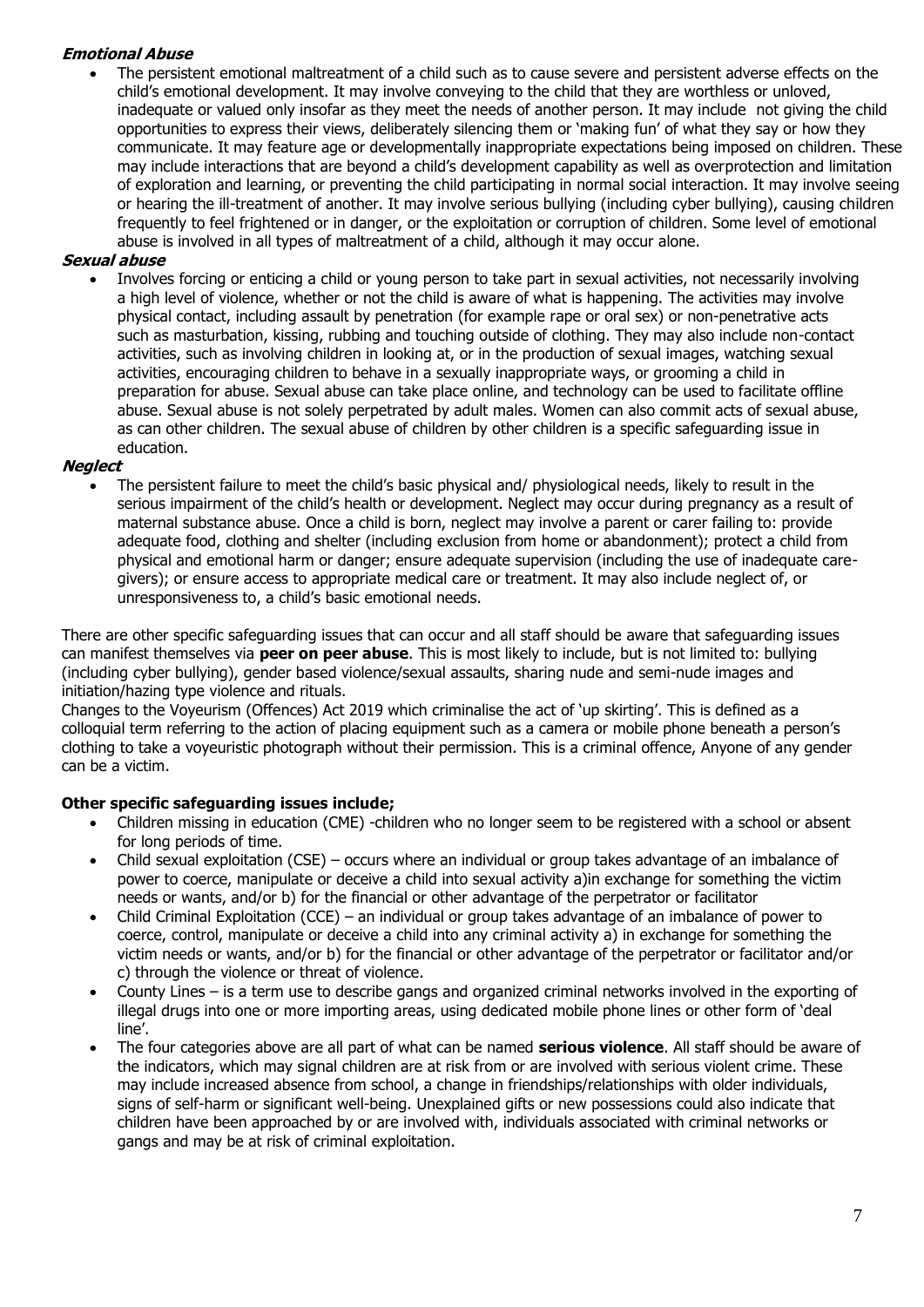Domestic abuse – any incident or pattern of controlling, coercive, threatening behavior, violence or abuse between those aged 16 or over who are or have been, intimate partners or family members regardless of gender or sexuality.

**All children can witness and be adversely affected by domestic abuse in the context of their home life where domestic abuse occurs between family members. Exposure to domestic abuse can have serious, long lasting emotional and psychological impact on children.**

 Other safeguarding issues include drugs, fabricated illness, faith abuse, female genital mutilation (FGM), breast ironing, forced marriage, gangs and youth violence, gender-based violence/violence against women and girls, hate, mental health, private fostering, preventing radicalization, relationship abuse, sharing of nude and semi-nude images and trafficking.

Expert and professional organisations are best placed to provide up-to-date guidance and practical support on specific safeguarding issues. More details can be found about the specific forms of abuse in the document **"Keeping children safe in Education"** (September 2021) & **"Working Together to Safeguard Children 2018"** (DCFS 2018) found on the 'T' drive in the Child protection file or online via TES, MindEd and the NSPCC websites as well as the gov.uk website.

### **Mental Health**

Staff should be aware that mental health problems can, in some cases, be an indicator that a child has suffered or is at risk of suffering abuse, neglect or exploitation. Only appropriately trained professional should attempt to make a diagnosis of a mental health problem. Staff however are well placed to observe children day-to-day and identify those whose behavior suggests that they may be experiencing a mental health problem or at risk of developing one. Where children have suffered abuse or neglect, or other traumatic and adverse experiences, this can have a lasting impact throughout childhood adolescence and into adulthood. It is key that staff are aware of how these children's experiences, can impact on their mental health, behavior and education.

If staff have a concern regarding a child's mental health they can refer to the Safeguarding Lead through the Safeguard system we have in place at school. From there the designated member of the team will look at what Mental Health support can be offered to the child.

# **Online Safety**

The use of technology has become significant component of many safeguarding issues. Child sexual exploitation; radicalization; sexual predation- technology often provides the platform that facilitates harm. An effective approach to online safety empowers a school to protect and educate the whole school in their use of technology and establishes mechanisms to identify, intervene and escalate any incident where appropriate.

- The breadth of issues classified within online safety is considerable, but can be categorised into three areas of risk: Content: being exposed to illegal, inappropriate or harmful material
	- Contact: being subjected to harmful online interaction with other users
	- Conduct: personal online behavior that increases the likelihood of, or causes, harm.

### **Sharing of nude or semi-nude images**

Sharing of nude or semi-nude images (previously known as sexting) to mean the sending or posting of nude or semi-nude images, videos or live streams by young people under the age of 18 online. This could be via social media, gaming platforms, chat apps or forums. It could also involve sharing between devices via services like Apple's AirDrop which works offline.

The term 'nudes' is used as it is most commonly recognised by young people and more appropriately covers all types of image sharing incidents. Alternative terms used by children and young people may include 'dick pics' or 'pics'

If you are approached by a child regarding sharing of nude or semi-nude images deal with it sensitively, seize the device and seek advice – refer to the safeguarding team who will then follow the appropriate procedures.

Please see additional guidance in George Spicer's online safety policy.

### **Recognising Abuse**

### **What are the signs and indicators of abuse?**

### **Risk indicators**

The following factors are frequently found in cases of child abuse. Their presence is not proof that abuse has occurred but:

- Must be regarded as indicators of the possibility of significant harm.
- Justifies the need for careful assessment and discussion with designated staff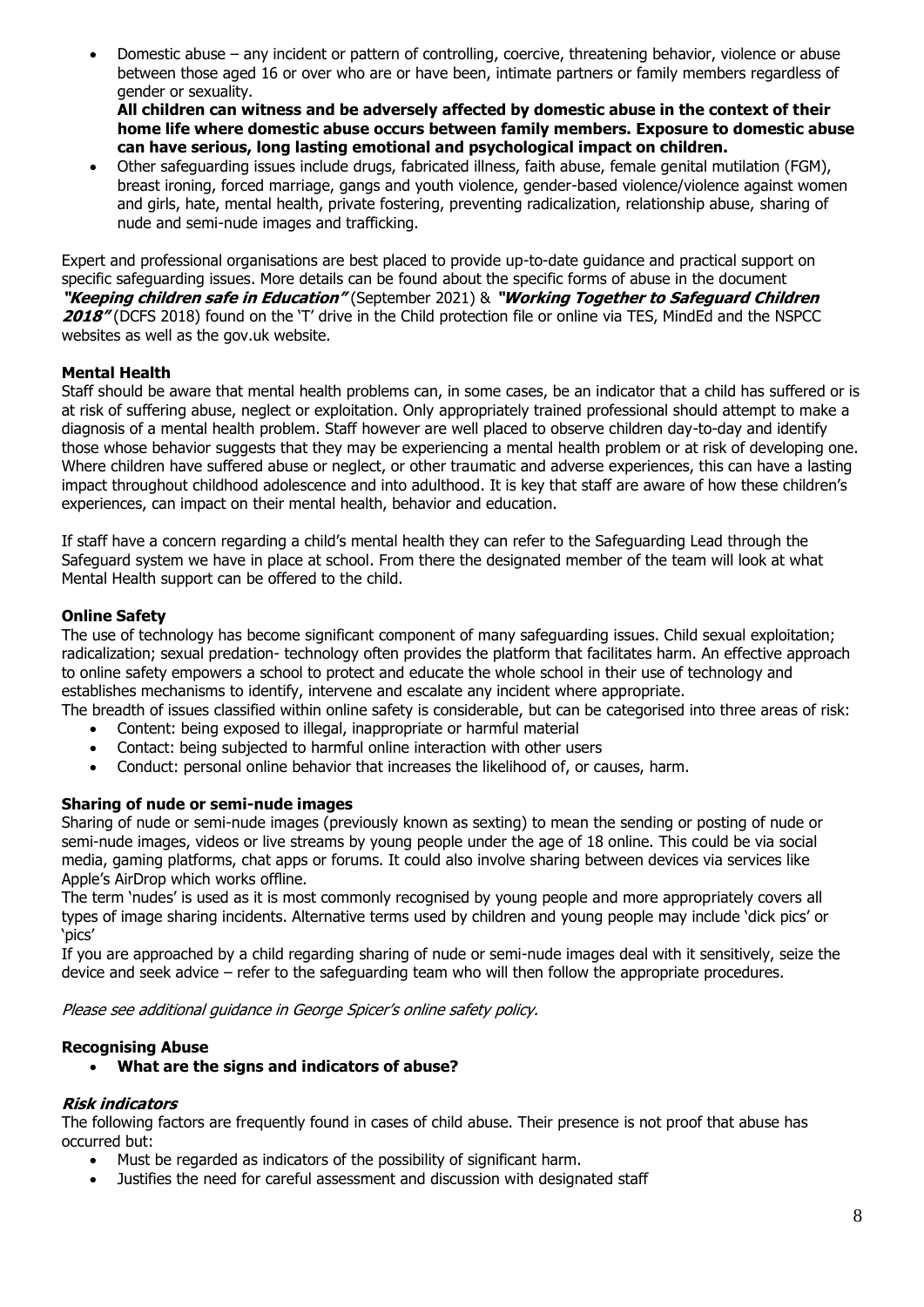#### May require consultation with and /or referral to Enfield Children's Services (Social Care) The absence of such indicators does not mean that abuse or neglect has not occurred.

- In an abusive relationship the child may:
	- o Appear frightened of the parent/s
	- $\circ$  Act in a way that is inappropriate to his/her age and development (although full account needs to be taken of different patterns of development)
- The parent or carer may:
	- $\circ$  Persistently avoid child health promotion services and treatment of the child's episodic illnesses
	- o Have unrealistic expectations of the child
	- $\circ$  Frequently complain about/to the child and may fail to provide attention or praise (high criticism/low warmth environment)
	- o Be absent
	- o Be misusing substances
	- o Persistently refuse to allow access on home visits
	- o Be involved in domestic violence
- Staff should be aware of the potential risk to children when individuals, previously known or suspected to have abused children, move into the household. (If known by the CP team)

#### **Recognising physical abuse**

- See diagram on the Child Protection Record for common sites for non-accidental injury.
	- The following are often regarded as indicators of concern:
		- $\circ$  An explanation which is inconsistent with an injury
		- o Several different explanations provided for an injury
		- o Unexplained delay in seeking treatment
		- o The parents/carers are uninterested or undisturbed by an accident or injury
		- $\circ$  Parents are absent without good reason when their child is presented for treatment
		- $\circ$  Repeated presentation of minor injuries (which may represent a cry for help and if ignored could lead to a more serious injury)
		- o Family use of different doctors and A and E departments
		- o Reluctance to give information or mention previous injuries

#### **Bruising**

- Children can have accidental bruising, but the following must be considered as non accidental unless there is evidence or an adequate explanation provided:
	- $\circ$  Any bruising to a pre-crawling or pre-walking baby
	- $\circ$  Bruising in or around the mouth, particularly in small babies which may indicate force feeding
	- $\circ$  Two simultaneous bruised eyes, without bruising to the forehead (rarely accidental, though a single bruised eye can be accidental or abusive)
	- o Repeated or multiple bruising on the head or on sites unlikely to be injured accidentally
	- o Variation in colour possibly indicating injuries caused at different times
	- o The outline of an object used e.g. belt marks, hand prints, or a hair brush
	- $\circ$  Bruising or tears around, or behind, the earlobe/s indicating injury by pulling or twisting
	- o Bruising around the face
	- o Grasp marks on small children
	- $\circ$  Bruising on the arms, buttocks and thighs may be an indicator of sexual abuse

### **Bite marks**

- $\circ$  Bite marks can leave clear impressions of the teeth. Human bite marks are oval or crescent shaped. Those over 3 cm in diameter are more likely to have been caused by an adult or older child.
- $\circ$  A medical opinion should be sought where there is any doubt over the origin of a bite

### **Burns and Scalds**

- It can be difficult to distinguish between accidental and non-accidental burns and scalds and will always require experienced medical opinion. Any burn with a clear outline may be suspicious e.g.
	- o Linear burns from hot metal rods or electrical fire elements
	- $\circ$  Burns of uniform depth over a large area
	- $\circ$  Scalds that have a line indicating immersion or poured liquid (a child getting into hot water of its own accord will struggle to get out and cause splash marks)
	- $\circ$  Old scars indicating previous burns/scalds which did not have appropriate treatment or adequate explanation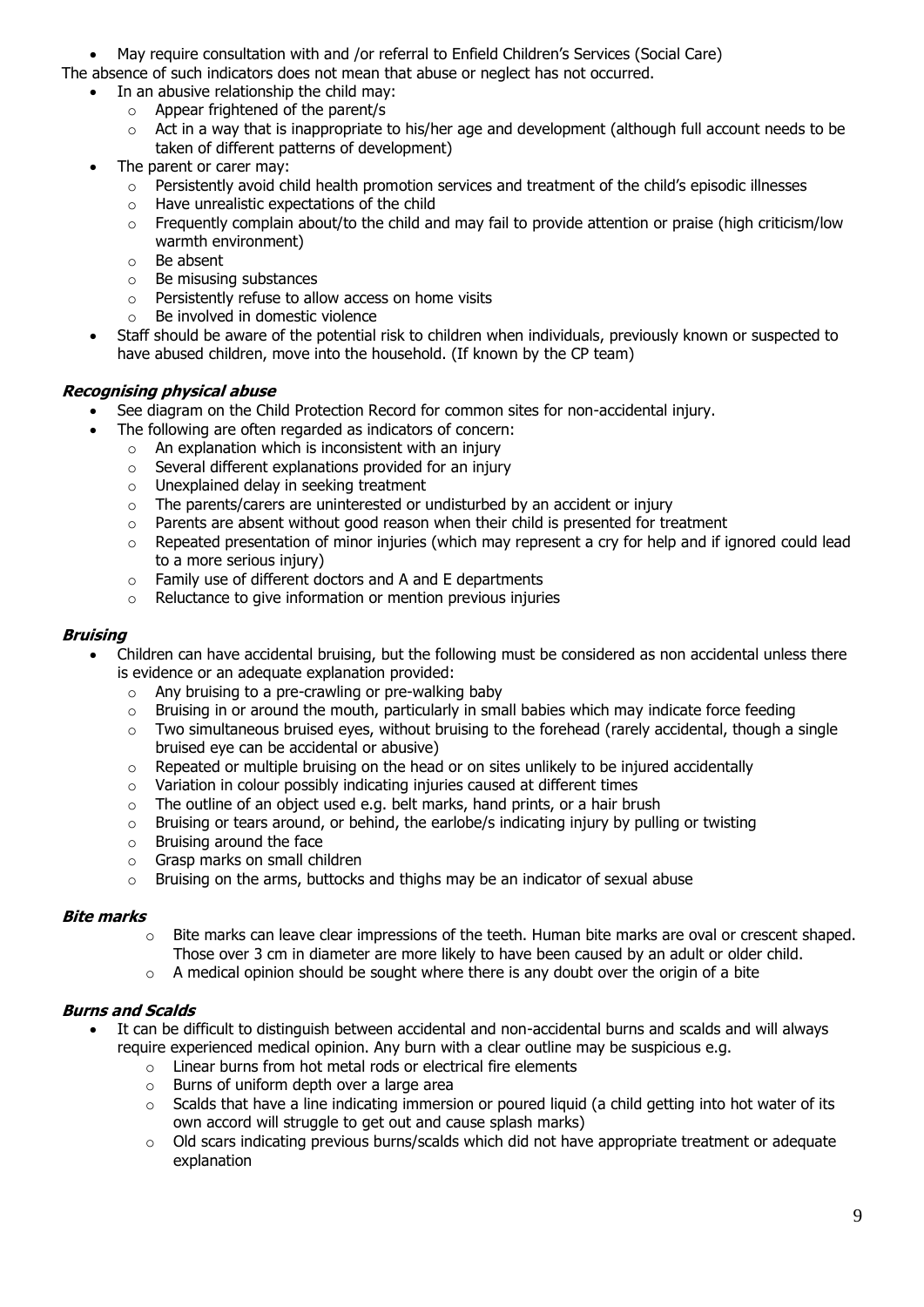$\circ$  Scalds to the buttocks of a small child, particularly in the absence of burns on the feet, are indicative of dipping into a hot liquid or bath

## **Fractures**

- Fractures may cause pain, swelling and discolouration over a bone or joint
- Non mobile children rarely sustain fractures
- There are grounds for concern if:
	- $\circ$  The history provided is vague, non-existent, or inconsistent with the fracture type
	- o There are associated old fractures
	- $\circ$  Medical attention is sought after a period of delay when the fracture has caused symptoms such as pain, swelling or loss of movement.
	- o There is an unexplained fracture in the first year of life

#### **Scars**

 $\circ$  A large number of scars or scars of different sizes or ages, or on different parts of the body, may suggest abuse

### **Honour Based Abuse (HBA) includes:**

- Forced marriage
- Female Genital Mutilation
- Procedures such as 'Breast Ironing'
- **•** Honour killings

All forms of HBA are abuse (regardless of the motivation) and should be handled within child protection procedures.

## **Female Genital Mutilation**

### **Indicators that FGM may be about to happen soon:**

- o The majority of cases of FGM are thought to take place between the ages of 5 and 8 and therefore girls within that age bracket are at a higher risk.
- o Girls of school age who are subjected to FGM overseas are thought to be taken abroad at the start of the school holidays, particularly in the summer holidays, in order for there to be sufficient time for her to recover before returning to her studies.
- o A girl may confide that she is to have a 'special procedure' or to attend a special occasion to 'become a woman'.
- $\circ$  A girl may request help from a teacher or another adult if she is aware or suspects that she is at immediate risk.
- $\circ$  Parents state that they or a relative will take the child out of the country for a prolonged period.
- o A girl may talk about a long holiday to her country of origin or another country where the practice is prevalent.

### **Indications that FGM may have already taken place:**

- o A girl or woman may have difficulty walking, sitting or standing and may even look uncomfortable.
- o A girl or woman may spend longer than normal in the bathroom or toilet due to difficulties urinating. A girl may spend long periods of time away from a classroom during the day with bladder or menstrual problems.
- o A girl or woman may have frequent urinary, menstrual or stomach problems.
- o There may be prolonged or repeated absences from school or college.
- $\circ$  A prolonged absence from school or college with noticeable behaviour changes (e.g. withdrawal or depression) on the girl's return could be an indication that a girl has recently undergone FGM.
- $\circ$  A girl or woman may be particularly reluctant to undergo normal medical examinations.
- o A girl or woman may confide in a professional.
- o A girl or woman may ask for help, but may not be explicit about the problem due to embarrassment or fear.
- o A girl may talk about pain or discomfort between her legs.

#### **If you suspect or know a child has had or will have FGM performed on them then it is YOUR legal duty of care to report it straight to the police/social services if you are a qualified teacher. If you are another member of staff that suspects this then please go to a designated safeguarding lead.**

### **Breast Ironing (also known as breast flattening)**

 This is the pounding and massaging of pubescent girls breast using hard or heated objects to try to make them stop developing or disappear.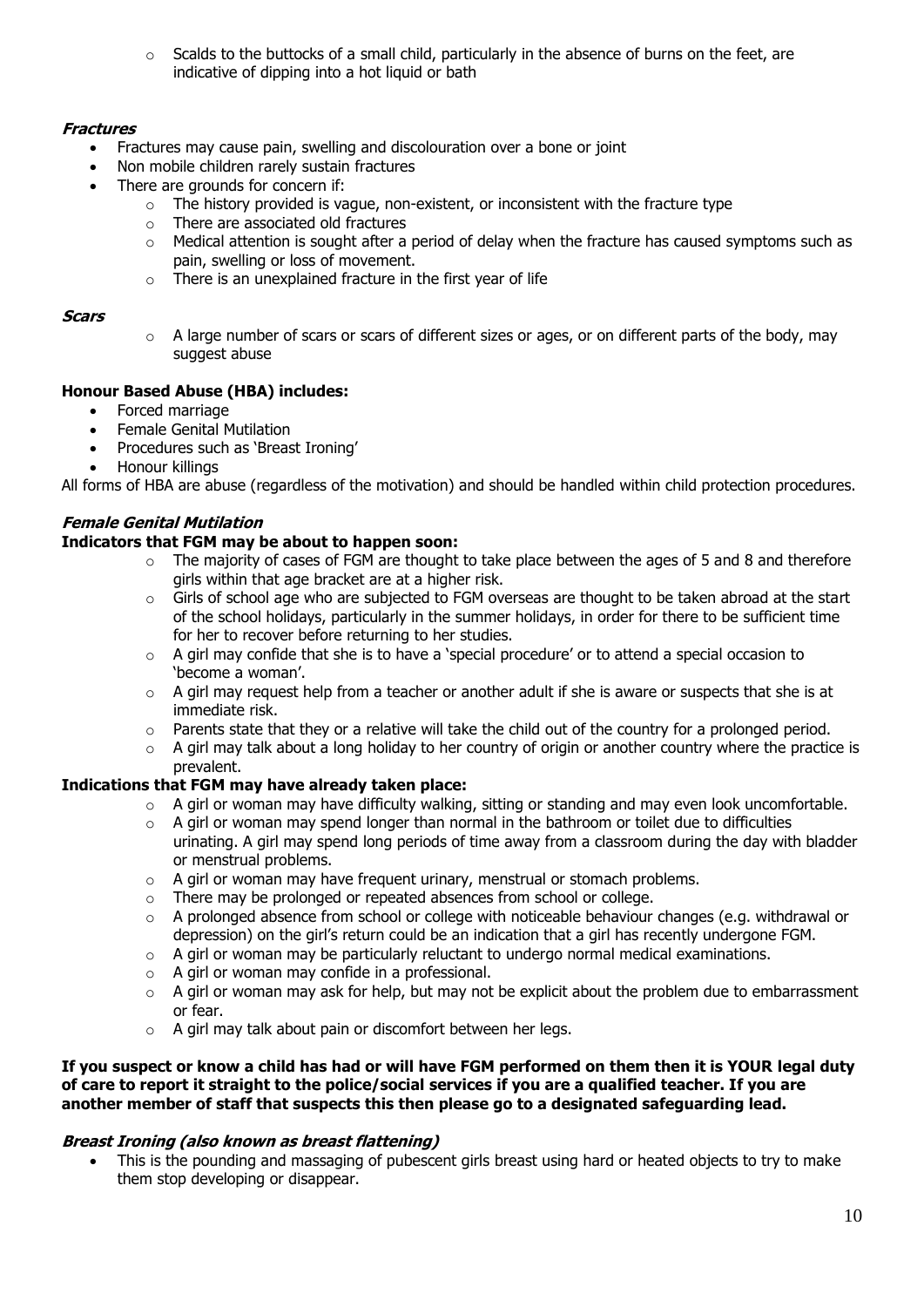Typically it is carried out by the girl's mother who will say she is trying to protect the girl from sexual harassment or rape, to prevent early pregnancy would tarnish the family name, or allow the girl to pursue education rather than early marriage.

## **Peer on Peer Abuse**

- All staff should recognise that children are capable of abusing their peers. All staff should be clear about their schools policy and procedures in regards to peer on peer abuse. At George Spicer we would follow the policy we have in regards to bullying or in some instances such as sexual violence or initiation type rituals they should be recorded as a safeguarding concern. We must recognise that downplaying certain behaviours can lead to a culture of unacceptable behaviours, an unsafe environment for children and in worst case scenarios a culture that normalises abuse leading to children accepting it is normal and not coming forward to report it. Abuse is abuse and should never be passed off as 'banter' or 'having a laugh'.
	- o **the abuse can take different forms such as: sexual violence and harassment, physical abuse including hitting, kicking, hair pulling, bullying (including online bullying),sharing of nude or semi-nude images, upskirting and initiation/hazing type violence and rituals.**

### **Recognising Emotional abuse**

- Emotional abuse may be difficult to recognise, as the signs are usually behavioural rather than physical. The manifestations of emotional abuse might also indicate the presence of other kinds of abuse
- The indicators of emotional abuse are often also associated with other forms of abuse.
- The following may be indicators of emotional abuse:
	- o Developmental delay
	- o Abnormal attachment between a child or parent/carer e.g. anxious, indiscriminate or no attachment
	- $\circ$  Indiscriminate attachment or failure to attach
	- o Aggressive behaviour towards others
	- $\circ$  Being scape-goated within the family
	- o Frozen watchfulness, particularly in pre-school children
	- o Low self-esteem and lack of confidence
	- o Withdrawn or seen as a 'loner'-difficulty relating to others

### **Recognising Sexual Abuse**

- Boys and girls of all ages may be sexually abused and are frequently scared to say anything due to guilt and /or fear. This is particularly difficult for a child to talk about and full account should be taken of the cultural sensitivities of any individual child/ family
- Recognition can be difficult, unless the child discloses and is believed. There may be no physical signs and indication are likely to be emotional/behavioural
- Some behavioural indicators associated with this form of abuse are:
	- o Inappropriate sexualized conduct
	- o Sexually explicit behaviour, play or conversation, inappropriate to the child's age
	- o Continual and inappropriate or excessive masturbation
	- o Self-harm (including eating disorder) self mutilation and suicide attempts
	- o Involvement in prostitution or indiscriminate choice of sexual partners
	- $\circ$  An anxious unwillingness to remove clothes for e.g. sports events (but this may be related to cultural norms or physical difficulties)
- Some physical indicators associated with this form of abuse are :
	- $\circ$  Pain or itching of genital area
	- o Blood on underclothes
	- $\circ$  Pregnancy in a younger girl where the identity of the father is not disclosed
	- $\circ$  Physical symptoms such as injuries to the genital or anal area, bruising to buttocks, abdomen and thighs, sexually transmitted disease, presence of semen on vagina, anus, external genitalia or clothing

### **Recognising Neglect**

- Evidence of neglect is built up over a period of time and can cover different aspects of parenting. Indicators include:
	- $\circ$  Failure by parents or carers to meet the basic essential needs e.g. adequate food, clothes, warmth, hygiene and medical care
	- $\circ$  A child seen to be listless, apathetic and unresponsive with no apparent medical cause
	- $\circ$  Failure of child to grow within normal expected pattern with accompanying weight loss
	- o Child thrives away from home environment
	- o Child frequently absent form school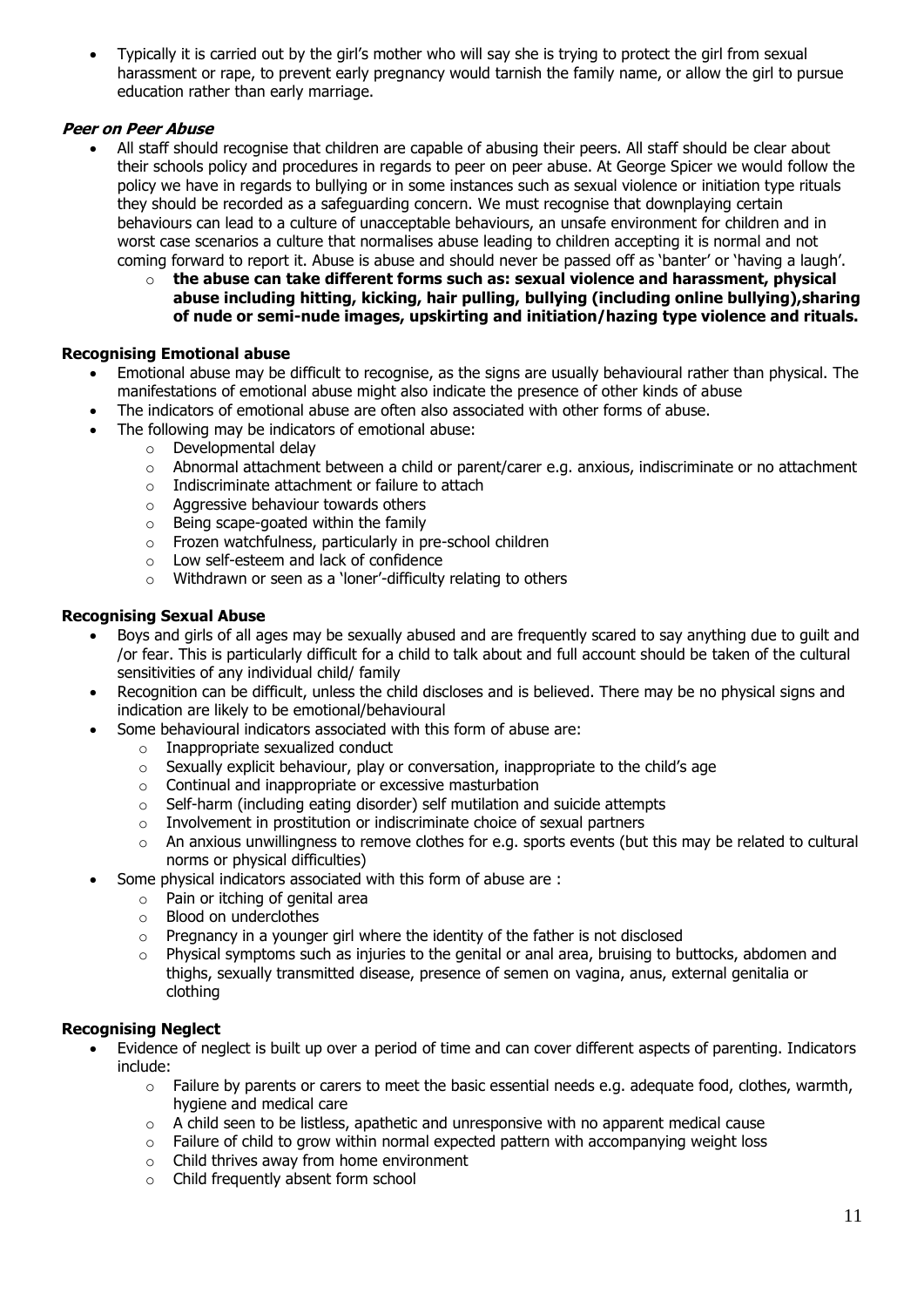- $\circ$  Child left with adults who are intoxicated or violent
- o Child abandoned or left alone for excessive periods

For more information on any of the above and other CP matters please look in the child protection folder on the T drive for various documents related to CP.

### **Any concerns at all regarding pupils should be referred to the Designated Staff.**

#### **How do I respond to a child who discloses abuse?**

- o Remain calm
- $\circ$  If they ask you to 'keep it a secret' you must say to that child, "that if it is something that you tell me which makes me concerned for your safety then I will not be able to keep it secret and I will have to tell someone who can help."
- $\circ$  Listen quietly and encouragingly
- $\circ$  Allow the child to do the talking
- $\circ$  Allow the child to finish
- o Clarify the concerns
- o Ask open, rather than leading questions or phrases e.g. "Tell me what has happened" rather than "Did x do this to you?" Remember the responsibility to make enquiries and investigate allegations lies with Children's Services and CAIT (Child Abuse Investigation Team), along with other relevant agencies.
- $\circ$  If there are marks on the body that they show you please record on the body map on Safeguard but **do not** take any photos of the marks/injuries as this is in breach of data protection.
- o Explain you may have to tell someone/ what action will be taken
- o Offer reassurance about how she/he will be kept safe
- $\circ$  Ask the child what they would like to happen
- $\circ$  If the child can understand the significance and consequences of making a referral to Child Services she/he should be asked her/his view
- $\circ$  Allow the child private access to a telephone help line, if desired
- $\circ$  Record the discussion as soon as possible using Safeguard (the electronic recording system that everyone has access to  $-$  if any issues speak to a member of the designated Safeguarding team) taking care to record the time, date, place, personnel present as well as what was said
- o Send the record through Safeguard and a member of the Designated Safeguard Team will pick up the referral and deal with the concern.
- $\circ$  Be aware notes may be used in any subsequent court proceedings so please state clearly if the information or fact or opinion.

#### **The child must not be pressed for information, led or cross-examined or given false assurances of absolute confidentiality. Such well intentioned actions could prejudice police investigations, especially cases of sexual abuse.**

#### **Whilst the child's view should be considered, it remains the responsibility of the professional to take whatever action is required to ensure the safety of that child and of any other children.**

#### **Records**

All paper records and witness statements relating to child protection concerns and cases will be kept in A4 Files marked CHILD PROTECTION in a locked filing cabinet in the archive room at Sketty Road. Everything else will be recorded electronically on the Safeguard system.

#### **Parents**

Parents will be informed about child protection procedures through the school policy. A copy of the policy will be available in the office and online.

#### **Review**

These procedures will be reviewed annually alongside the Child protection policy.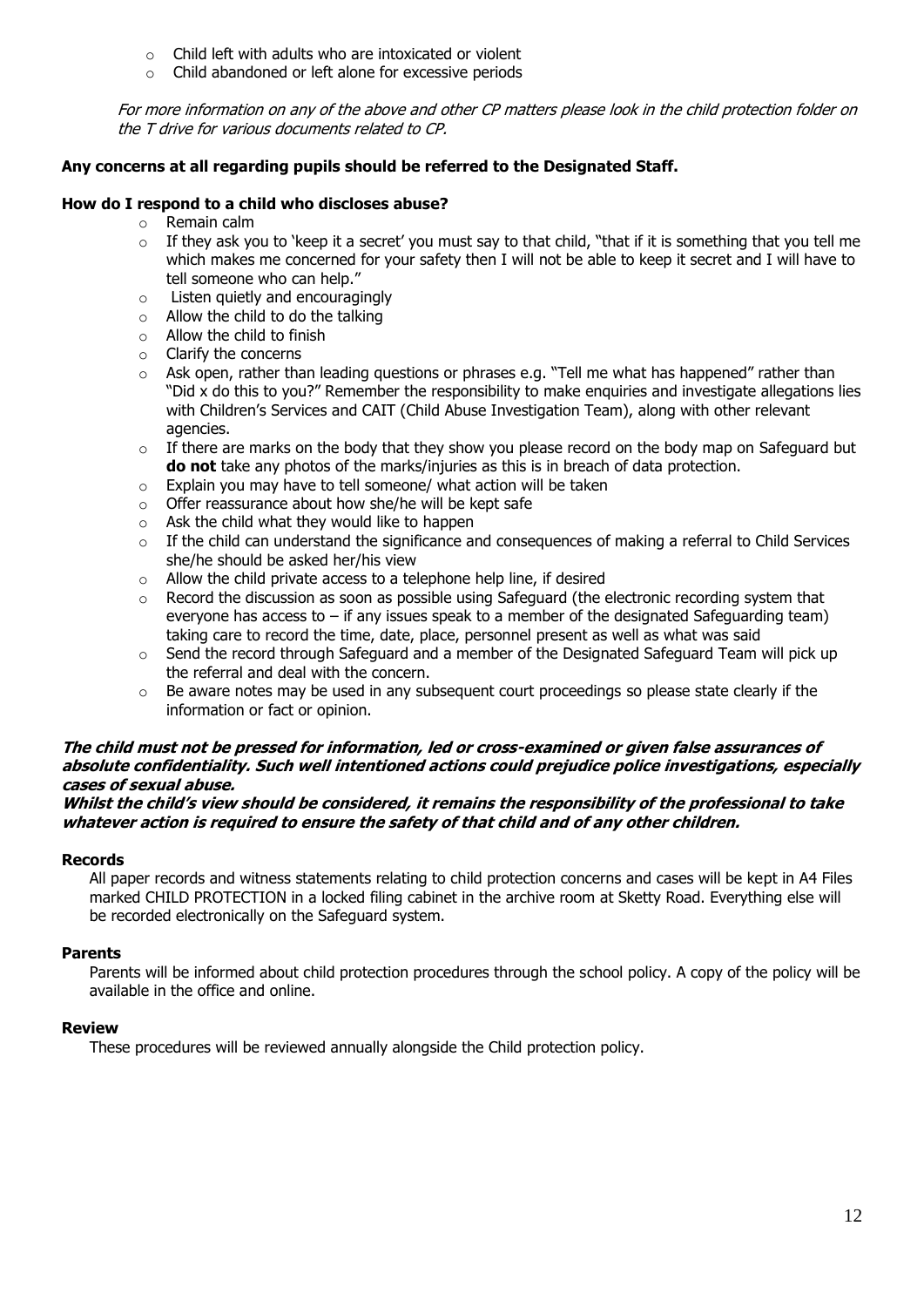#### **George Spicer Primary School Acceptable Use of Technology Policy for staff, Governors and visitors**

ICT in its many forms are now part of our daily lives. It is our duty to ensure that they are used safely and responsibly. All staff at George Spicer Primary School are aware of the following responsibilities:

- All Staff, Governors and visitors understand that ICT includes a wide range of systems, including mobile phones, digital cameras, laptops and tablets.
- All staff, Governors and visitors understand that it is a disciplinary offence to use the school ICT equipment for any purpose not permitted by the school and that they are responsible for all activity carried out under their username.
- No staff, Governors or visitors will disclose any passwords provided to them by the school.
- Staff, Governors and visitors will not install any hardware or software on any school owned device without the Head's permission.
- All staff, Governors and visitors understand that their use of the internet may be monitored and if anything untoward is uncovered, could be logged and used in line with any disciplinary procedures. This includes all school owned devices. If an Online-safety incident should occur, staff, governors, visitors will report it to the Designated Safeguarding Lead as soon as possible.
- All staff, visitors must be mindful of the electronic images/videos/music that is being accessed in school and should view ALL material before using it within the classroom to ensure that it is suitable.
- All staff, Governors and visitors will only use the school's email/internet etc and any related technologies for uses permitted by the Head teacher or Governing Body. If anyone is unsure about an intended use, they should speak to the Head teacher beforehand.
- All staff, Governors and visitors will ensure that data is kept secure and is used appropriately as authorised by the Head teacher or Governing Body. No passwords should be divulged.
- Personal devices must only be used in the context of school business with the explicit permission of the Head teacher.
- Personal mobile phones or digital cameras should not be used for taking any photographs related to school business, if they are then the photos need to be taken off by the end of the day and deleted from the phone and this is only where a school camera/ipad is unavailable. Each class should have a device that can take photos specifically for this purpose and these must NEVER be used for personal use.
- All staff, Governors and visitors using school equipment will not browse, download, upload or distribute any material that could be considered offensive, illegal or discriminatory.
- All staff, Governors and visitors will only use the approved email system for school business.
- Images will only be taken, stored and used for purposes within school unless there is parental permission for alternative use. At the start of their child's time at George Spicer, our parents are asked to sign if they agree to their children's images being used in our brochure or in the local press. If a parent does not agree to this, we ensure that their child's photograph is not used. Filming and photography by parents at school events will only be allowed to take pictures in certain areas and of their own children.
- All staff, Governors and visitors will make every effort to comply with copyright and intellectual property rights.
- All staff, Governors and visitors will report any incidents of concern regarding staff use of technology and/or children's safety to the Head teacher or Safeguarding Lead in line with our school's Child protection and Online safety policy.

I acknowledge that I have read and agree to the Acceptable Use of Technologies Code of Conduct.

| <b>Full Name</b> | ndnatureہ۔ | 12T<br>.<br>, u |
|------------------|------------|-----------------|
|                  |            |                 |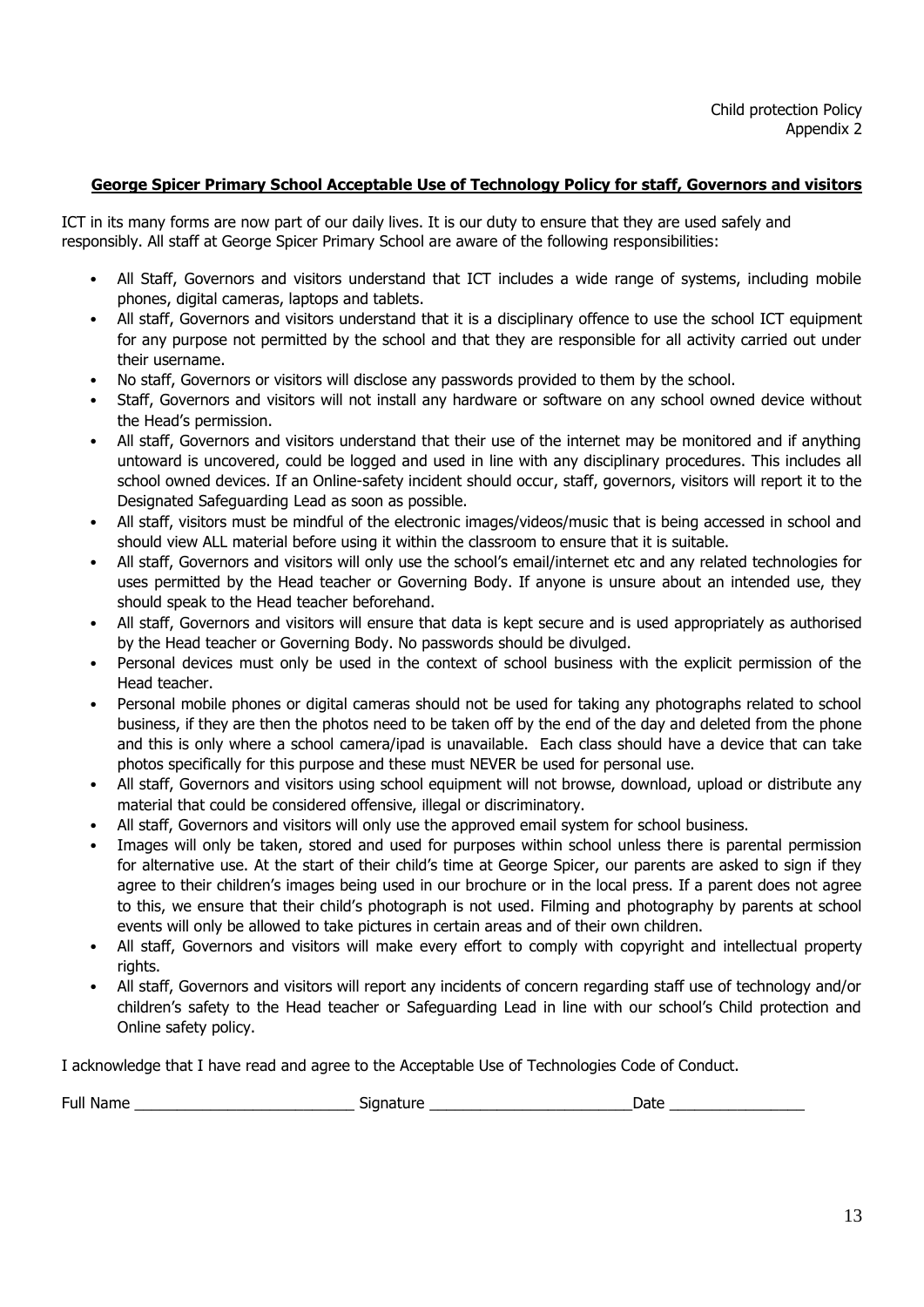

# **George Spicer Primary School Anti Radicalisation guidance**

George Spicer is a Primary School where our Core Values of Respect, Responsibility and Perseverance underpin every aspect of school life

At George Spicer we are fully committed to safeguarding and promoting the welfare of all our pupils. As a school we recognise that safeguarding against radicalisation is no different from safeguarding against any other vulnerability. At George Spicer all staff are expected to uphold and promote the fundamental principles of British values, including democracy, the rule of law, individual liberty and mutual respect, and tolerance of those with different faiths and beliefs.

In formulating this policy, we have taken into account the guidance from the Department of Education (DfE) who has called for all public bodies to make explicit their preventative measures to minimise the threat of extremism in their setting.

## **Definitions and Indicators**

Radicalisation is defined as the act or process of making a person more radical or favouring of extreme or fundamental changes in political, economic or social conditions, institutions or habits of the mind.

Extremism is defined as the holding of extreme political or religious views.

The Governing Body has a **zero tolerance** approach to extremist behaviour for all community members. We rely on our strong values to steer our work and ensure the pastoral care of our pupils protects them from exposure to negative influences.

### **Aims and Principles**

The main aims of this guidance are to ensure that staff are fully engaged in being vigilant about radicalisation; that they overcome professional disbelief that such issues will not happen here and ensure that we work alongside other professional bodies and agencies to ensure that our pupils are safe from harm.

The principle objectives are that:

- Pupils are encouraged to adopt and live out our Core values. These complement the key "British Values" of tolerance, respect, understanding, compassion and harmonious living.
- Pupils are helped to understand the importance of democracy and freedom of speech, through our PSHE scheme of work, assemblies and through the elected council members we have in school.
- Pupils are taught how to keep themselves safe, in school and when using the internet.
- Pupils participate in school and local community events so that they appreciate and value their neighbours and friends who may not share their faith background.
- Pupil's wellbeing, confidence and resilience is promoted through our planned curriculum and out of hours learning opportunities.
- Pupils are supported in making good choices from a very young age, so they understand the impact and consequences of their actions on others.
- Governors, teachers, teaching assistants and non-teaching staff demonstrate an understanding of what radicalisation and extremism are and why we need to be vigilant in school.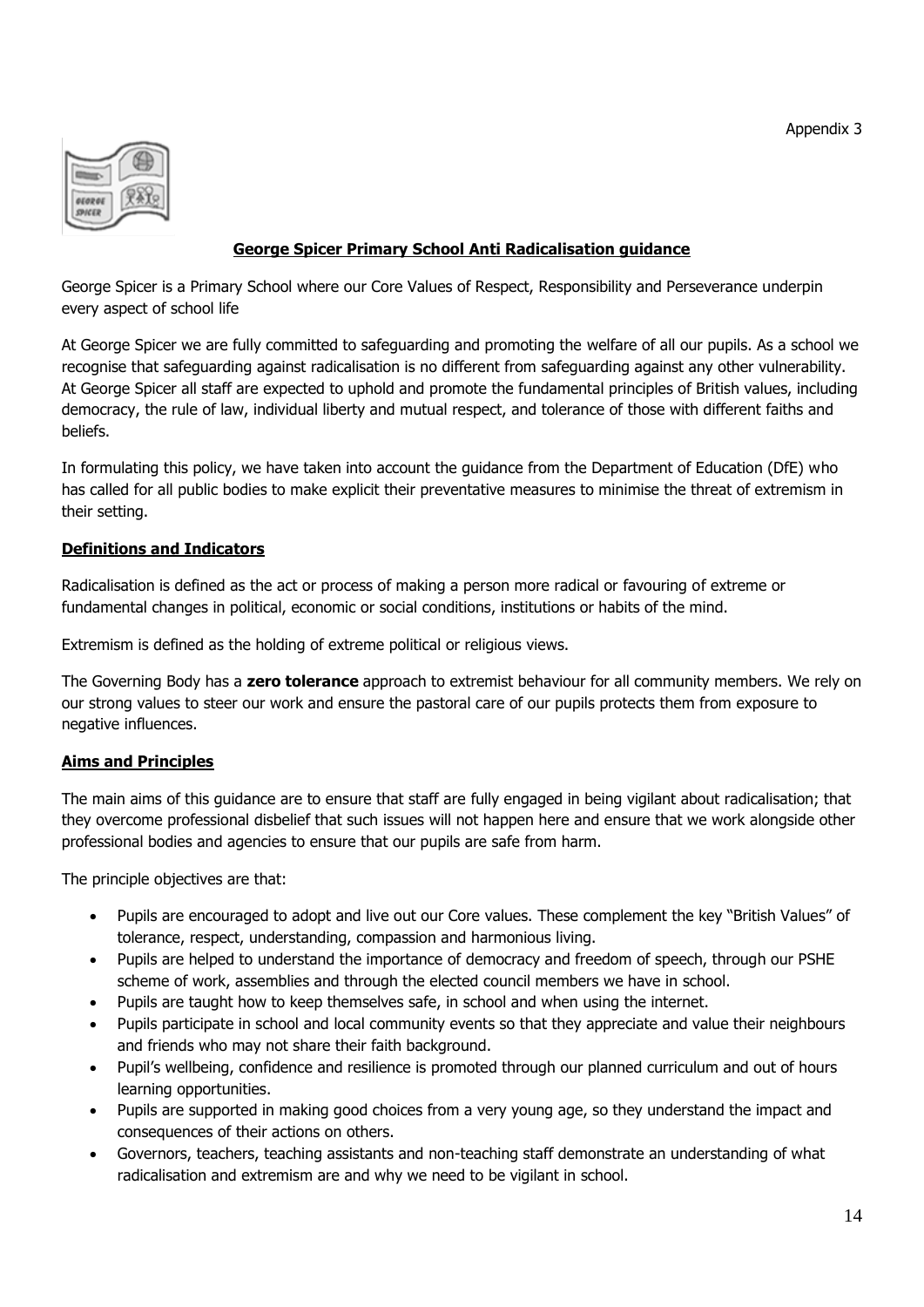The Office for security & Counter Terrorism works to counter the threat from terrorism and their work is detailed in the counter terrorism strategy CONTEST.

This strategy is based on four areas of work:

- **Pursue –** to stop terrorist attacks
- **Prevent –** to stop people becoming terrorists or supporting terrorism
- **•** Protect to strengthen our protection against a terrorist attack
- **Prepare –** to mitigate the impact of a terrorist attack

Our role, as a school, is outlined more specifically in the DCSF document 'Learning together to be safe: A toolkit to help schools contribute to the prevention of violent extremism.'

Primarily our work will be concerned with PREVENTION and is outlined more specifically more specifically in the DCSF document 'Learning together to be safe: A toolkit to help schools continue to the prevention of violent extremism.'

**This guidance should be read alongside the school's** Child Protection policy, Equal Opportunities, E-Safety, Behaviour and Anti-bullying policies.

## **Procedures for referrals**

Although serious incidents involving radicalisation have not occurred at George Spicer to date, it is important for us to be constantly vigilant and remain fully informed about the issues which affect the region in which we teach. Staff are reminded to suspend any professional disbelief that instances of radicalisation 'could not happen here' and refer any concerns through the appropriate channels (currently via the Child Protection/Safeguarding Co-ordinator)

This is strictly adhered to should issues arise.

## **The Role of the curriculum**

Through our curriculum children are encouraged to express themselves through discussions, debates and consultations. The R.E., PSHE, Citizenship and SMSC provision is embedded across the curriculum, and underpins the ethos of the school. Children learn about other faiths and visit places of worship and are taught about how to safe when using the Internet.

### **Staff training**

Through INSET opportunities in school, we will ensure that our staff are fully aware of the threats, risks and vulnerabilities that are linked to radicalisation; are aware of the process of radicalisation and how this might be identified early on.

### **Guidance Review**

The Anti-Radicalisation policy guidance will be reviewed annually as part of the overall Child Protection policy review.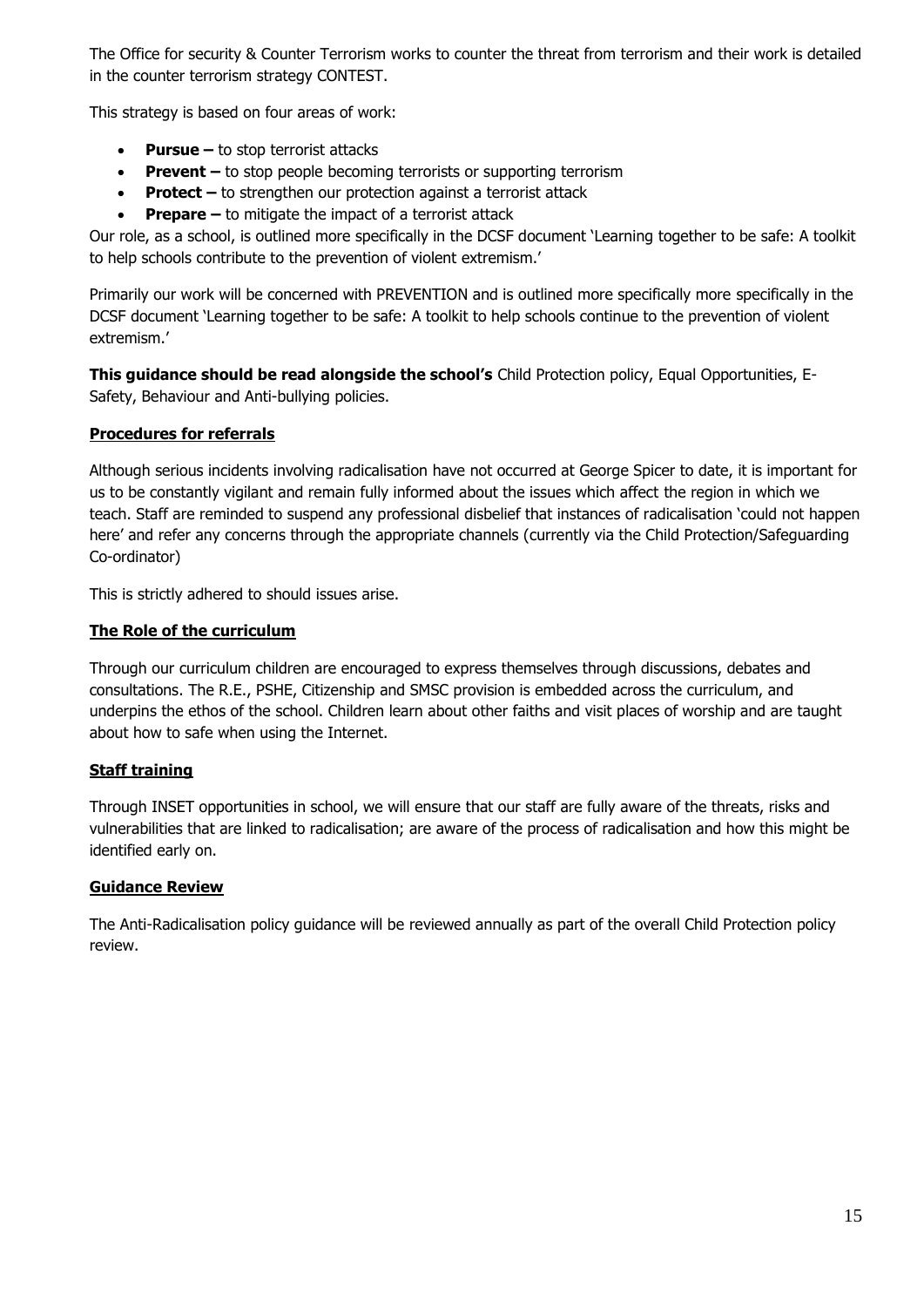**Appendix 4**



# **COVID-19 school closure arrangements for Safeguarding and Child Protection at George Spicer Primary School**

September 2021

Next review September 2022 or earlier depending on government advice

# **Context**

From 20th March 2020 parents were asked to keep their children at home, wherever possible, and for schools to remain open only for those children of workers critical to the COVID-19 response who absolutely need to attend. The government have now asked that schools partially reopen to identified key year groups.

Schools and all childcare providers were asked to provide care for a limited number of children children who are vulnerable, and children whose parents are critical to the COVID-19 response and cannot be safely cared for at home. This is now being extended to more vulnerable children and the year groups; Reception, 1 and 6.

This addendum of George Spicer school's Safeguarding and Child Protection policy contains details of our individual safeguarding arrangements in the following areas:

At George Spicer we will still follow our current Safeguarding procedures at this time.

If a teacher has concerns or a child makes a disclosure on site:

• The teacher immediately logs the concern on Safeguard and contacts a member of the Safeguarding team on site, if very concerned.

• If there is not a member of the Safeguarding team on site (the team being Angela Eberle- Lead, Dominic Spong, Rebecca Southgate, Sarah Brown, Victoria Brown, Jenny Masini, Elle Dargin or Jennie Louise Michaels) then please speak to the member of SLT on duty if it is urgent and they will then contact Angela on her mobile (found in the staff handbook)

If a child makes a disclosure via a phone call or during a live lesson or any other form of contact then the teacher needs to log the concern on Safeguard (accessible by searching for it on the internet then login using the usual password). This includes any change of circumstance that may affect the family eg. Loss of a parent, job, grandparent.

In all cases the:

• DSL/Safeguarding team will call the MASH team or appropriate Social Worker if deemed appropriate.

### **Vulnerable children:**

Vulnerable children include those who have a social worker and those children and young people up to the age of 25 with education, health and care (EHC) plans. Those who have a social worker include children who have a Child Protection Plan and those who are looked after by the Local Authority. A child may also be deemed to be vulnerable if they have been assessed as being in need or otherwise meet the definition in section 17 of the Children Act 1989. Those with an EHC plan will be risk-assessed in consultation with the Local Authority and parents, to decide whether they need to continue to be offered a school or college place in order to meet their needs, or whether they can safely have their needs met at home. This could include, if necessary, carers, therapists or clinicians visiting the home to provide any essential services. Many children and young people with EHC plans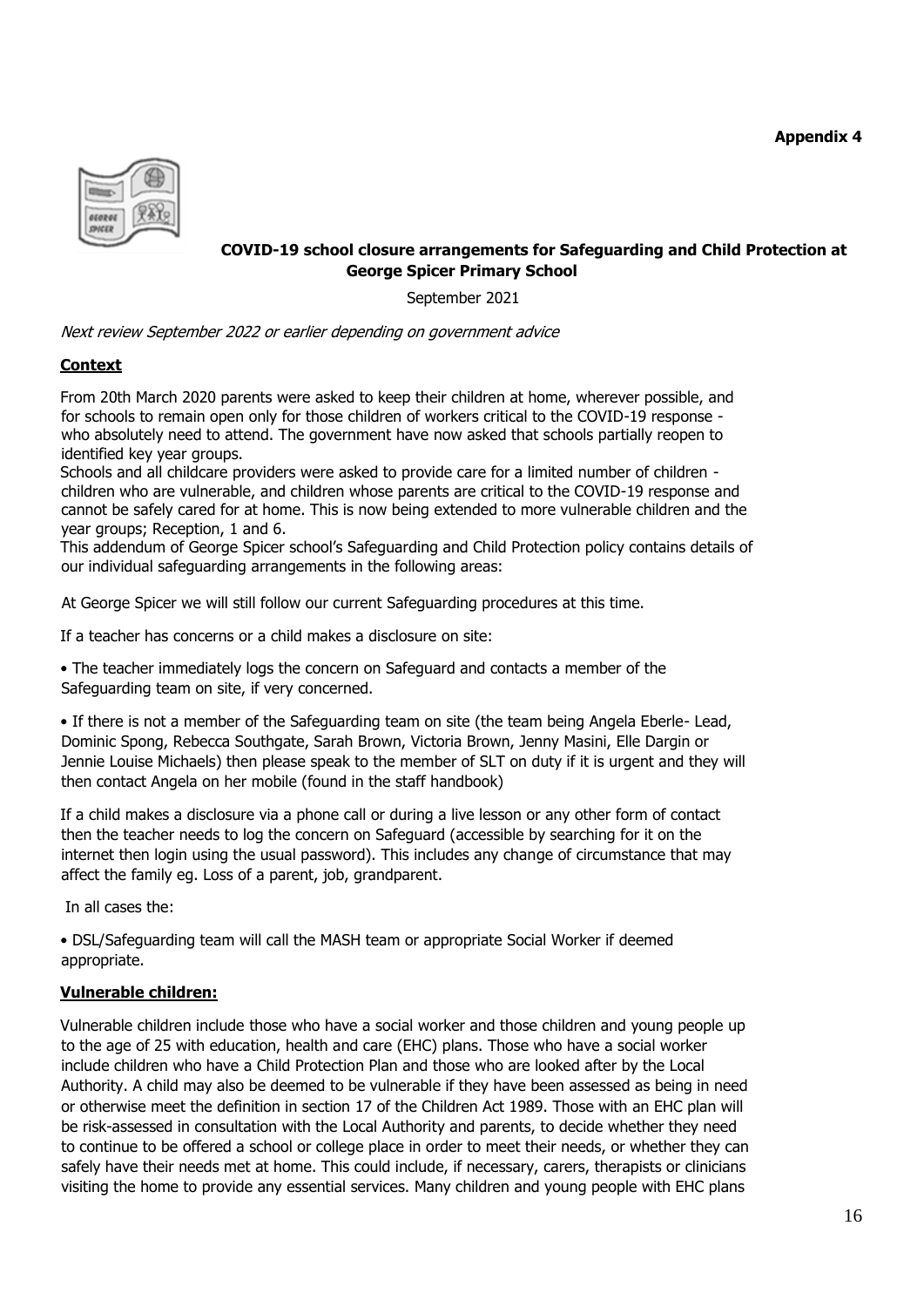can safely remain at home. Eligibility for free school meals in itself should not be the determining factor in assessing vulnerability.

Senior leaders, especially the Designated Safeguarding Lead (and deputy) know who our most vulnerable children are. They have the flexibility to offer a place to those on the edge of receiving children's social care support. (DfE guidance)

- Sarah Brown and the Inclusion team will be in contact with the EHCP children either in school or by telephone
- The Learning Mentors will be on both sites supporting vulnerable and identified pupils in a socially distanced capacity
- The Learning Mentors & other members of the Safeguarding team will also be socially distanced visiting or calling the other identified vulnerable children not in school on a regular basis.
- The Learning Mentors will also be organising appropriate food parcels to be delivered/collected to vulnerable families every Wednesday.
- Members of the Safeguarding team will continue to work with and support children's social workers to help protect vulnerable children. SW's will be aware if the child has taken up a place at school under the vulnerable children criteria.

There is an expectation that vulnerable children who have a social worker will attend an education setting, so long as they do not have underlying health conditions that put them at risk. In circumstances where a parent does not want to bring their child to an education setting, and their child is considered vulnerable, the social worker and school name will explore the reasons for this directly with the parent. Where parents are concerned about the risk of the child contracting COVID19, George Spicer SLT staff or the social worker will talk through these anxieties with the parent/carer following the advice set out by Public Health England.

George Spicer will encourage our vulnerable children and young people to attend a school, including remotely if needed.

### **Reception, Year 1 and Year 6:**

The school will complete risk assessments for the schools reopening including for each year group  $$ staff will be expected to read these. There will continue to be risk assessments in place for children with EHCP's which will be shared appropriately.

On pupils return we may note new safeguarding concerns due to the 'lockdown'. Please ensure these referrals are made via Safeguard and the Safeguarding team so the appropriate support can be given to the children and families.

# **Attendance monitoring:**

Local authorities and education settings do not need to complete their usual day-today attendance processes to follow up on non-attendance.

Instead, the school will follow the reporting guidance given from the DfE appropriately. This will be communicated to staff accordingly.

# **Designated Safeguarding Lead/Safeguarding Team:**

The Safeguarding team will continue to engage with social workers, and attend all multi-agency meetings, which can be done remotely.

### **Reporting a concern:**

Where staff have a concern about a child, they should continue to follow the process outlined in the school Safeguarding Policy, this includes making a report via Safeguard, which can be done remotely. Please type Safeguard into your internet browser and login.

In the unlikely event that a member of staff cannot access their Safeguard from home, they should email the Safeguarding team. This will ensure that the concern is received. Staff are reminded of the need to report any concern immediately and without delay.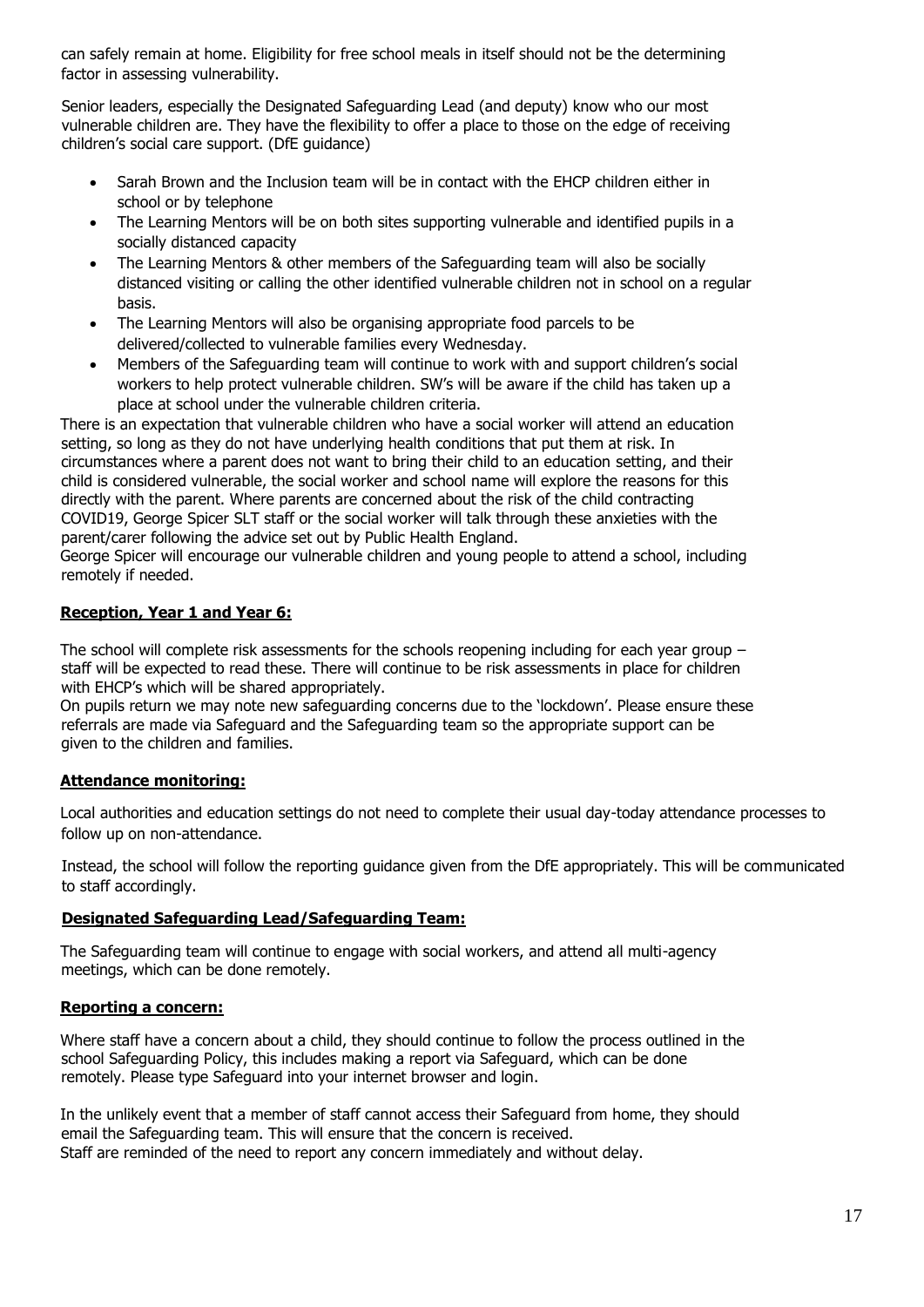Where staff are concerned about an adult working with children in the school, they should use a yellow form to report the concern to the Headteacher or Deputy head.

If there is a requirement to make a notification to the Headteacher whilst away from school, this should be done verbally and followed up with an email to the Headteacher.

Concerns around the Headteacher should be directed to the Chair of Governors: Phil Page.

George Spicer will continue to consider and make referrals to the Teaching Regulation Agency (TRA) as per paragraph 166 of KCSIE and the TRA's 'Teacher misconduct advice for making a referral. During the COVID-19 period all referrals should be made by emailing Misconduct.Teacher@education.gov.uk

Whilst acknowledging the challenge of the current National emergency, it is essential from a safeguarding perspective that any school is aware, on any given day, which staff/volunteers will be in the school or college, and that appropriate checks have been carried out, especially for anyone engaging in regulated activity. As such, George Spicer will continue to keep the single central record (SCR) up to date as outlined in paragraphs 148 to 156 in KCSIE.

The school will share safeguarding messages on its website and social media pages.

### **Online safety and Learning:**

As a school we are using class emails and Marvellous Me to communicate learning to our pupils. There is also opportunity to post learning activities and teacher modelling onto our George Spicer Youtube channel. Please ensure that all communication between parents, children and staff **remains positive and professional at all times.** Please retain all email communication.

It is important that all staff who interact with children, including online, continue to look out for signs a child might be at risk. Any such concerns should be dealt with as per the Child Protection guidance above. Where appropriate referrals can and will be referred to Social Care or the police. George Spicer will ensure any use of online learning tools and systems are in line with privacy and data protection/GDPD requirements.

Below are some of the things to consider when delivering virtual lessons, especially where webcams are involved:

- No 1:1s, groups only
- Staff and children must wear suitable clothing, as should anyone else in the household
- Any computers used should be in appropriate areas, for example not the bedroom and backgrounds ideally blurred
- Live classes should be recorded so that if any issues were to arise, the video can be reviewed
- Another member of staff should be in the live lesson listening in
- Live classes should be kept to a reasonable length of time, or the streaming may prevent the family 'getting on' with their day
- Language must be professional and appropriate, including any family members who may be in the background.
- Staff **MUST** only use platforms provided and agreed by George Spicer to communicate with pupils.
- Staff should record, the length, time, date and attendance of any sessions held

If anything happens during this time please contact a member of the Safeguarding team to discuss the issue and they will advise accordingly.

### **Mental Health and Wellbeing:**

George Spicer recognises that school is a protective factor for children and young people, and the current circumstances, can affect the mental health of pupils and

their parents/carers. Teachers at George Spicer need to be aware of this in setting expectations of pupils' work where they are at home.